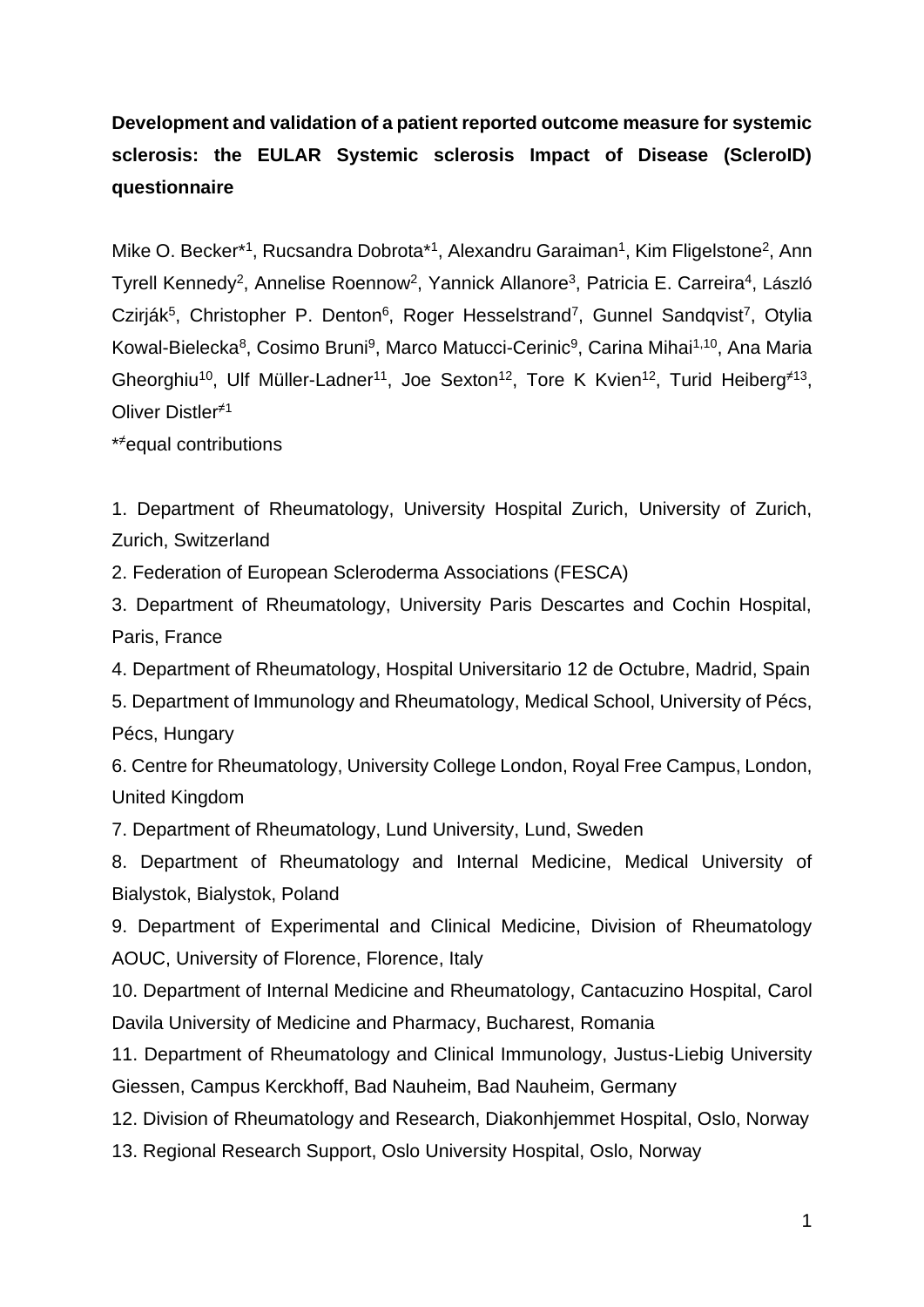Corresponding author:

Prof. Dr. med. Oliver Distler

Department of Rheumatology, University Hospital Zurich, Gloriastr. 25, 8091 Zurich E-Mail: Oliver.Distler@usz.ch; Phone +41 44 255 29 70; Fax: +41 44 255 89 79

Word count: 3183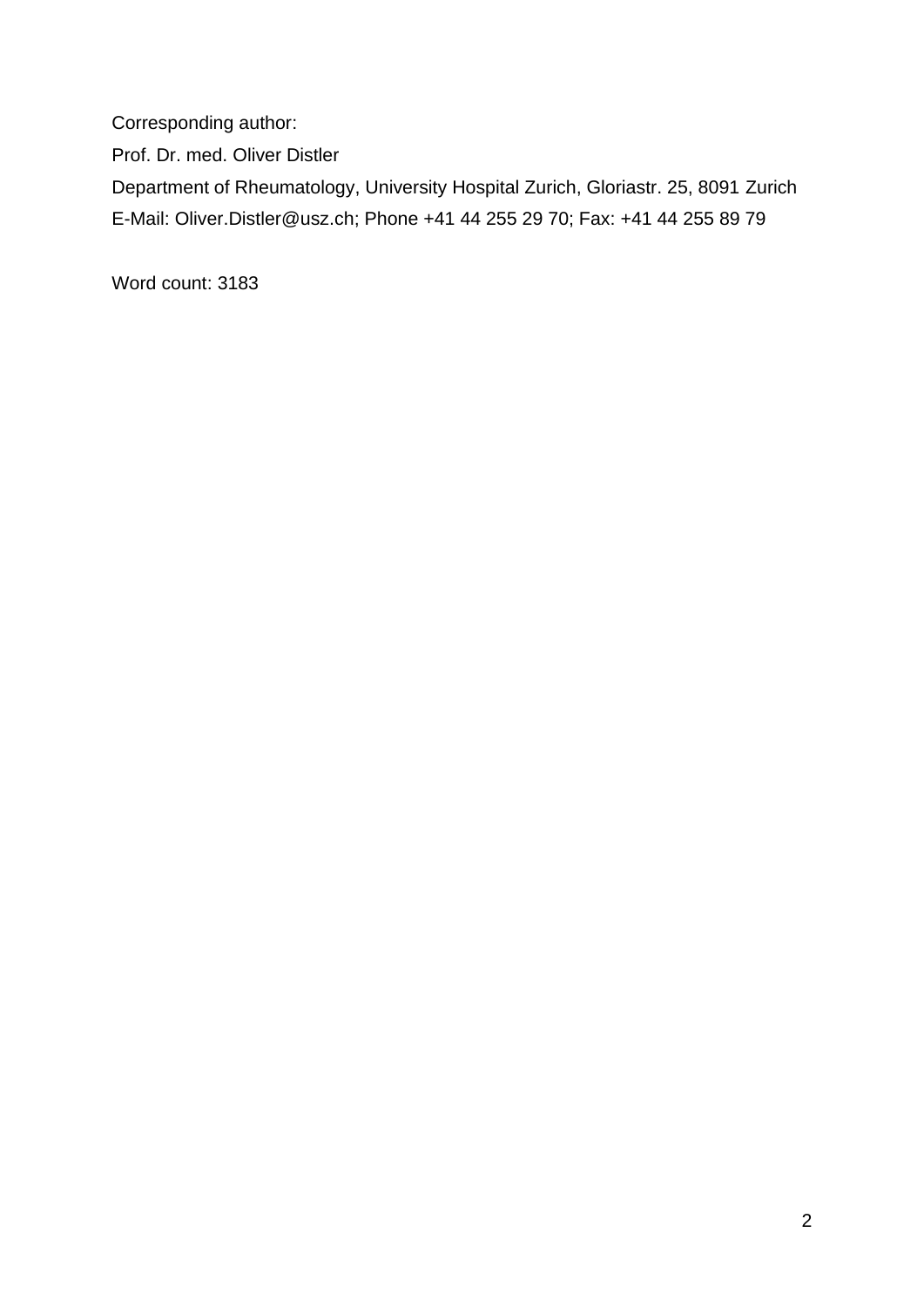### **ABSTRACT**

### **Objectives:**

Patient reported outcome measures (PROMs) are important for clinical practice and research. Given the high unmet need, our aim was to develop a comprehensive PROM for systemic sclerosis (SSc), jointly with patient experts.

#### **Methods:**

This EULAR-endorsed project involved 11 European SSc centres. Relevant health dimensions were chosen and prioritized by patients. The resulting ScleroID questionnaire was subsequently weighted and validated by OMERACT criteria in an observational cohort study, cross-sectionally and longitudinally. As comparators, SSc-HAQ, EQ-5D, SF-36 were included.

#### **Results:**

Initially, 17 health dimensions were selected and prioritized. The top 10 health dimensions were selected for the ScleroID questionnaire. Importantly, Raynaud`s phenomenon, impaired hand function, pain and fatigue had the highest patientreported disease impact. The validation cohort study included 472 patients with a baseline visit, from which 109 had a test-retest reliability visit and 113 a follow-up visit (85% female, 38% diffuse SSc, mean age 58 years, mean disease duration 9 years). The total ScleroID score showed strong Pearson correlation coefficients with comparators (SSc-HAQ, 0.73; Patient's global assessment, VAS 0.77; HAQ-DI, 0.62; SF-36 physical score, -0.62; each p<0.001). The internal consistency was strong: Cronbach's alpha was 0.87, similar to SSc-HAQ (0.88) and higher than EQ-5D (0.77). The ScleroID had excellent reliability and good sensitivity to change, superior to all comparators (intra-class correlation coefficient 0.84; standardized response mean 0.57).

### **Conclusions:**

We have developed and validated the EULAR ScleroID, which is a novel, brief, disease specific, patient-derived, disease impact PROM, suitable for research and clinical use in SSc.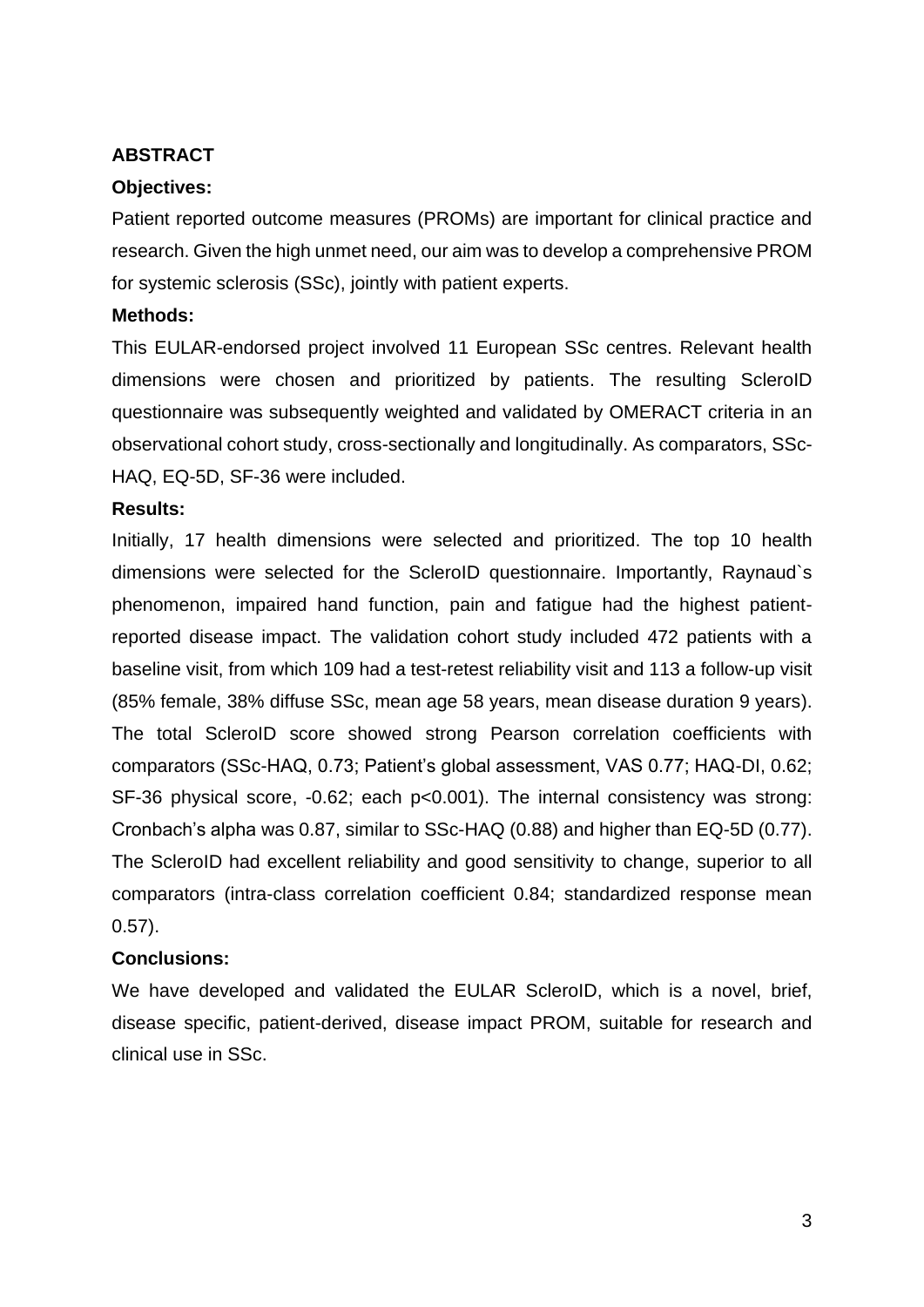**KEYWORDS:** SCLERODERMA, SYSTEMIC; PATIENT REPORTED OUTCOME MEASURES; QUALITY INDICATORS, HEALTH CARE; IMMUNE SYSTEM DISEASES

### **KEY MESSAGES:**

#### **What is already known about this subject?**

- PROMs are important to integrate the patient's view into routine care
- They are an integral part of clinical trials and required for registration of novel treatments
- A brief and specific validated PROM for overall SSc is lacking

#### **What does this study add?**

- It develops and validates the ScleroID, a disease specific PROM that captures patient experience and SSc complexity in an easy to apply format for clinical care and clinical trials.

#### **How might this impact on clinical practice or future developments?**

- ScleroID can be used to integrate patient experience to improve decision making in clinical practice
- Further studies are needed to validate ScleroID as a potential PROM for future clinical trials in SSc..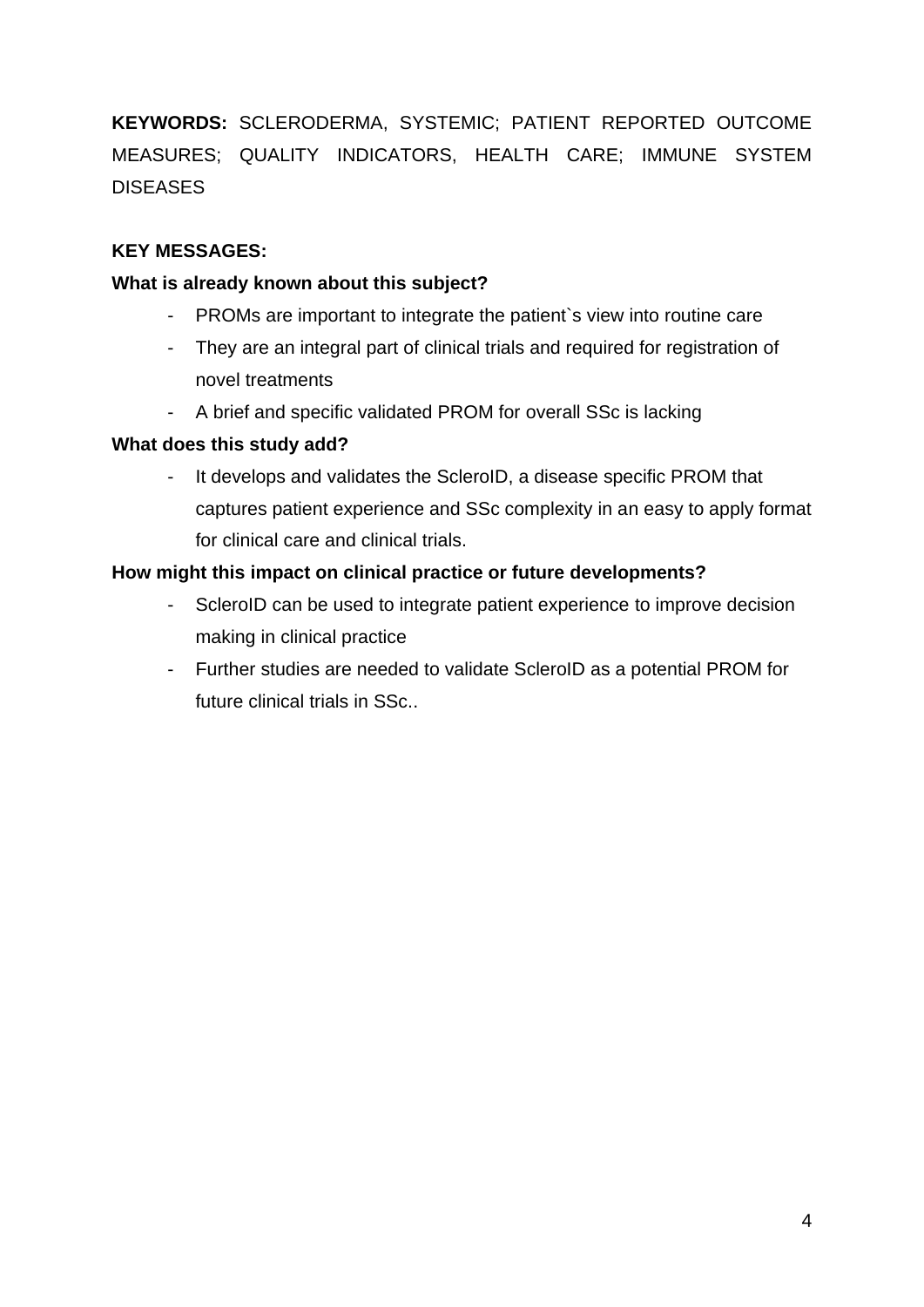#### **INTRODUCTION**

Systemic sclerosis (SSc) is characterized by a chronic and frequently progressive course and by a high patient-to-patient variability [1]. SSc has one of the highest morbidities and case-specific mortalities amongst the connective tissue diseases [2, 3]. Overall, general health (as measured by the SF-36 and EQ-5D questionnaires), as well as quality of life and functional abilities (as measured by the Health Assessment Questionnaire Disability Index, HAQ-DI) are significantly reduced in SSc [4-6].

A disease-specific, patient-reported outcome measure (PROM) for use in clinical trials and in clinical practice in SSc that covers the different disease features of this multiorgan autoimmune disease is lacking [7]. The European Medicines Agency (EMA) recommends that sufficient evidence needs to be provided on the patient benefit by PROMs before granting approval of a new therapeutic agent [8], and PROMs need to be included as outcome measures in therapeutic RCTs. Thus, the lack of sensitive, disease specific PROMs covering the overall disease is currently one of the greatest challenges for drug development in this devastating disease. In addition, published data show that systematic use of PROMs in clinical practice improves patientphysician communication and decision making, as well as patients' satisfaction [9].

Research in the field of other autoimmune diseases provides the basis for the successful development of disease-specific PROMs. For rheumatoid arthritis, the Rheumatoid Arthritis Impact of Disease (RAID) questionnaire [10, 11], and for psoriatic arthritis, the Psoriatic Arthritis Impact of Disease (PsAID) questionnaire [12], were designed to capture the burden of disease that is most important to patients. Furthermore, the RAID has been successfully used to identify thresholds for symptom states acceptable for patients, as well as evaluating onset of response to medication [13, 14].

In this study, we aimed to develop a novel, patient-derived PROM for SSc that is able to cover the global disease burden - the EULAR ScleroID. Furthermore, we validated the ScleroID by the Outcome Measures in Rheumatology (OMERACT) filter in a large, multi-centric, clinical cohort study [15].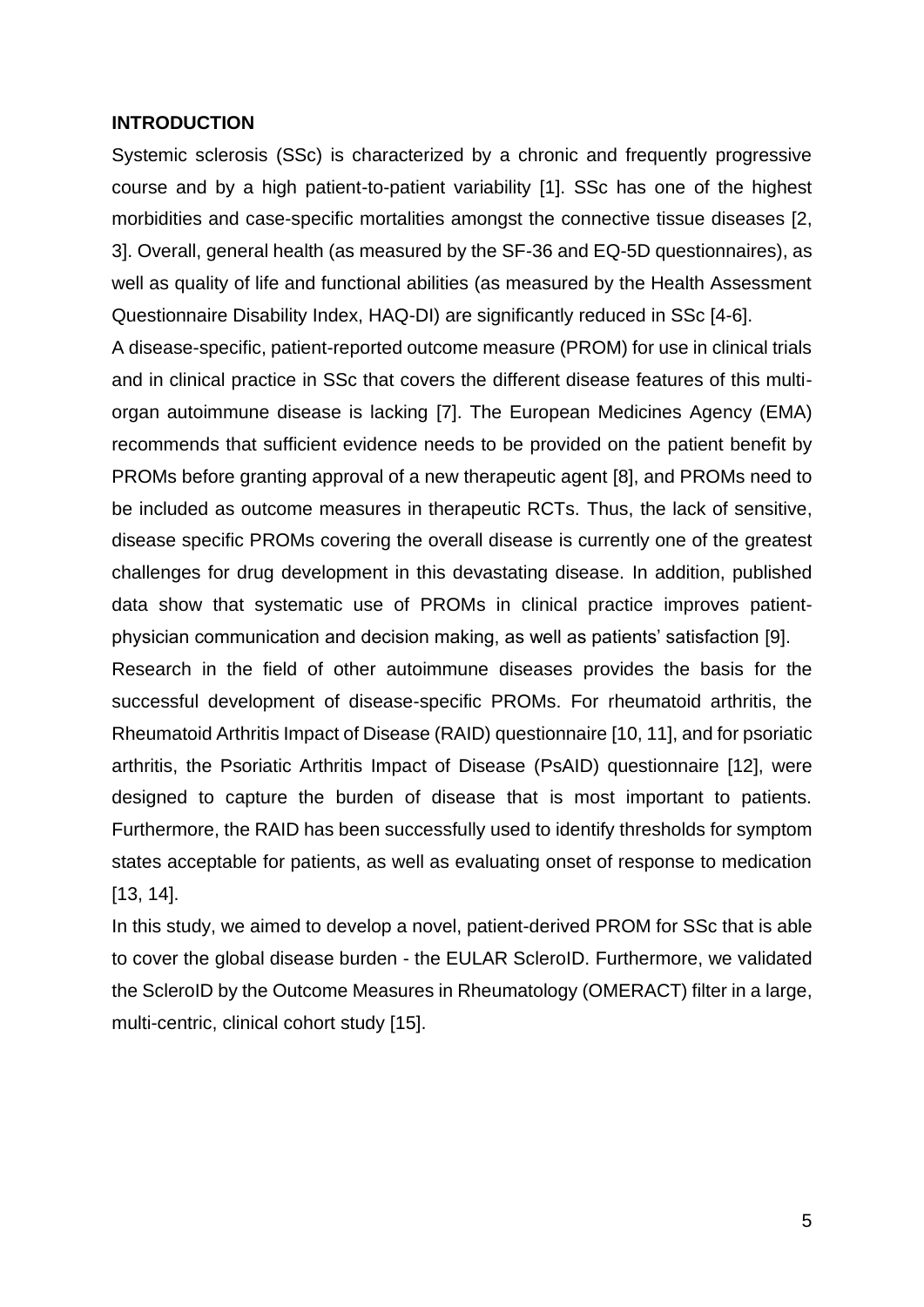#### **METHODS**

The development of the EULAR ScleroID follows approaches used in the EULARendorsed RAID and PsAID questionnaires, as well as in the Pancreatic Cancer Disease Impact Score (PACADI) [10-12, 16, 17], with some modification given the differences between these diseases and SSc. Validation of the EULAR ScleroID follows the internationally recommended methodology of the OMERACT filter [15] (supplement). This is a longitudinal, multicentric project, involving 11 European expert SSc centres and patient research partners. The project workflow and process are presented in Figure 1. The project was approved by the ethics committee in each participating centre.



Figure 1. General ScleroID project workflow and procedure

#### **Patient and public involvement**

Patient research partners were involved in all the stages of the ScleroID project, starting with project design (KF, ATK), to the identification of the relevant health dimensions, and development and validation of the ScleroID including item reduction by weighting. These steps are detailed in the sections below. Furthermore, the dissemination of the study has been supported by the patient organisation Federation of European Scleroderma Associations (FESCA) by invited presentations of the preliminary results at patient congresses.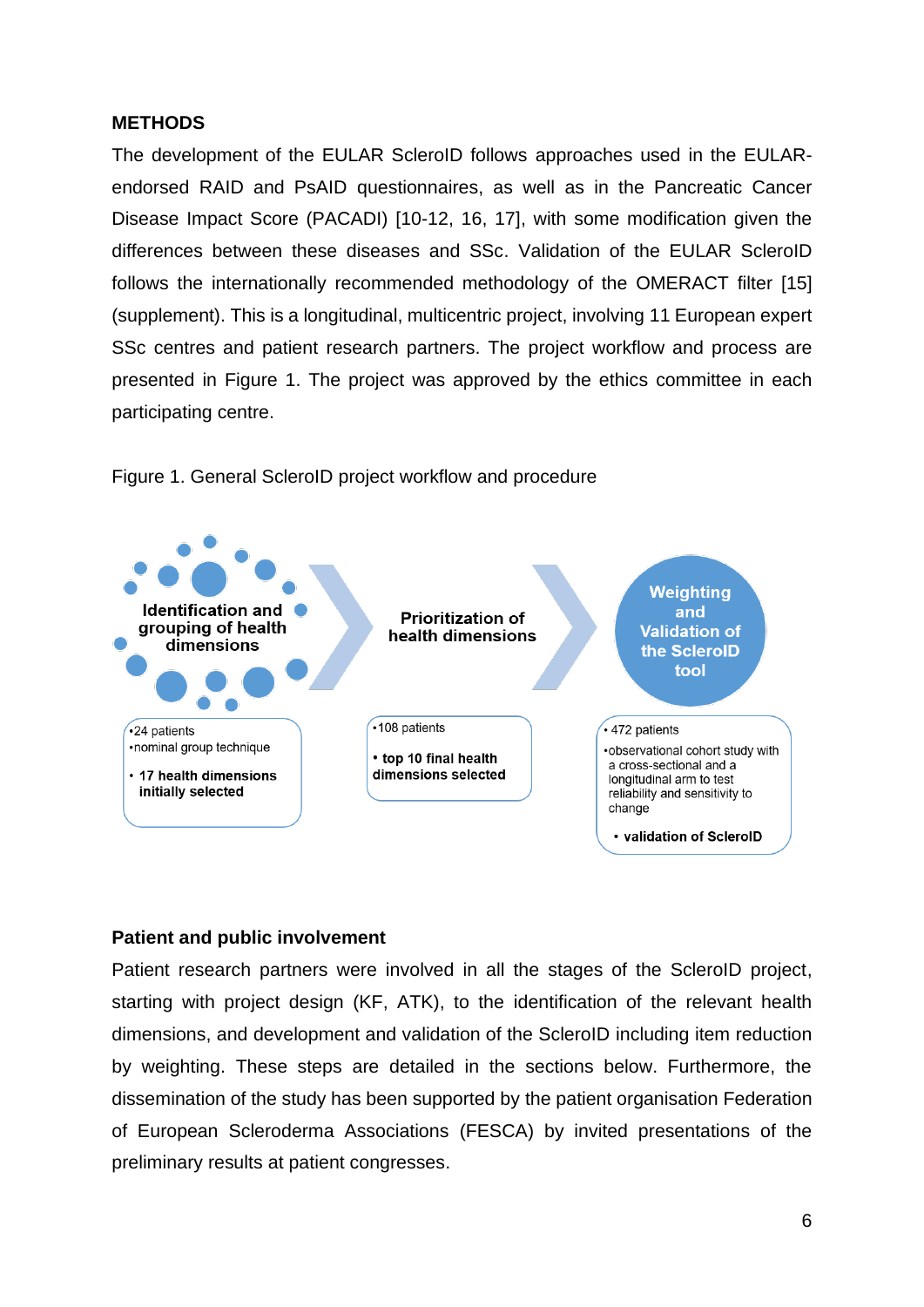#### **Part 1: Development of the ScleroID questionnaire**

# **Identification, prioritization and selection of the health dimensions for the ScleroID**

First, 24 patients with SSc participated in a nominal group technique exercise and selected candidate health dimensions with the highest impact on their disease status . First, the expert investigators (RD, MB, TH) presented a review of the literature on PROMs used in SSc. The patient representatives thereafter suggested health dimensions on which the disease has an important impact, according to their personal perception. On day one, 66 health dimensions were collected. On the second day, these were discussed and grouped by the patients according to the main concept that they are referring to, under neutral moderation by TH. Finally, 17 candidate dimensions were unanimously selected (further details in the supplement/Annex 2). Subsequently, the identified health dimensions were evaluated by a larger group of SSc patients from all 11 participating centres. The objective of this exercise was to optimize face validity and to prioritise the dimensions. The health dimensions were translated by the investigators and patient research partners into each language (supplement). Patients were presented with the list of candidate health dimensions in a random order and asked to rank them according to a decreasing order of importance. The top 10 dimensions based on median ranking were selected by the steering committee (MB, RD, KF, ATK, TH, OD) for the final ScleroID. The limitation to 10 dimensions was chosen based on ranking and aiming for a better feasibility of the final questionnaire and focussing on the most relevant health dimensions reported by the SSc patient research partners.

#### **Development of the ScleroID questionnaire**

The experts (MB, RD, TH, OD) developed one question with numeric rating scales to assess each of the selected top 10 health dimensions. The ScleroID questionnaire was subsequently translated into all applicable languages following the protocol detailed in the supplement.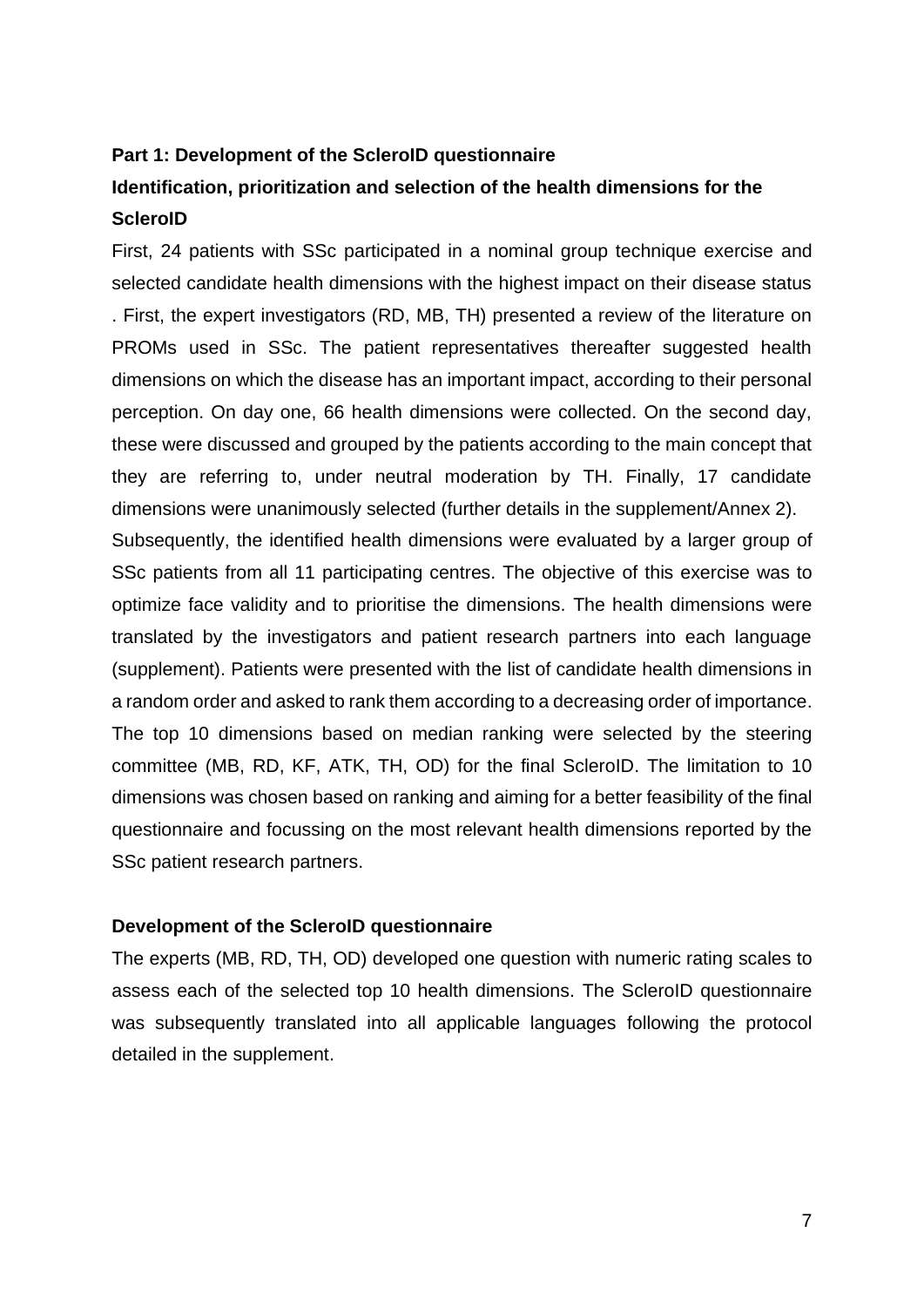## **Part 2: Weighting of the dimensions and validation of ScleroID**

#### **Study design**

A cross-sectional international observational cohort study with longitudinal reliability and sensitivity to change arms was performed. Patients above 18 years of age fulfilling the ACR/EULAR 2013 classification criteria for SSc were prospectively included[18]. Patients with severe comorbidities not related to SSc were excluded (e.g. concomitant inflammatory disease, organ failure, recent acute cerebrovascular event, serious psychiatric or neurological disease). The ethical approval for the study was obtained by all participating centres and all patients signed written informed consent.

The sample target for the cohort study was 500 patients for the cross-sectional arm and 100/150 patients for reliability/sensitivity to change longitudinal arms, respectively, based on previous experiences with RAID and PsAID. As comparator questionnaires for the ScleroID, the most frequently used global PROMs applied in SSc were selected (supplement).

#### **Data collection**

Clinical and demographic data were collected according to EUSTAR standards [19] (supplement). In addition, patients completed the ScleroID questionnaire, the selected comparators (SSc-HAQ, EQ-5D, SF-36), patient's global assessment on a visual analogue scale (VAS), specific questions on the state of disease and a minimal clinically important difference question (supplement, Table S1) at all visits (supplement) [20-25]. For the weighting procedure, in order to assess the relative impact of the health dimensions, patients were asked to distribute 100 points between the 10 dimensions of the ScleroID according to the perceived impact on their health (supplement). This was the basis for calculation of the ScleroID score (see statistical methods). Patients considered to be in a stable state by the physician and with no foreseeable change in treatment or medical intervention in the next 10 days following the baseline visit were included into the reliability arm, and asked to complete the reliability questionnaire at  $7±3$  days after the baseline visit (annex). Patients considered to have active disease by the treating physician were included into the sensitivity to change arm and completed the respective questionnaire at the 12 months visit and/or at the 6 months visit, if available (annex).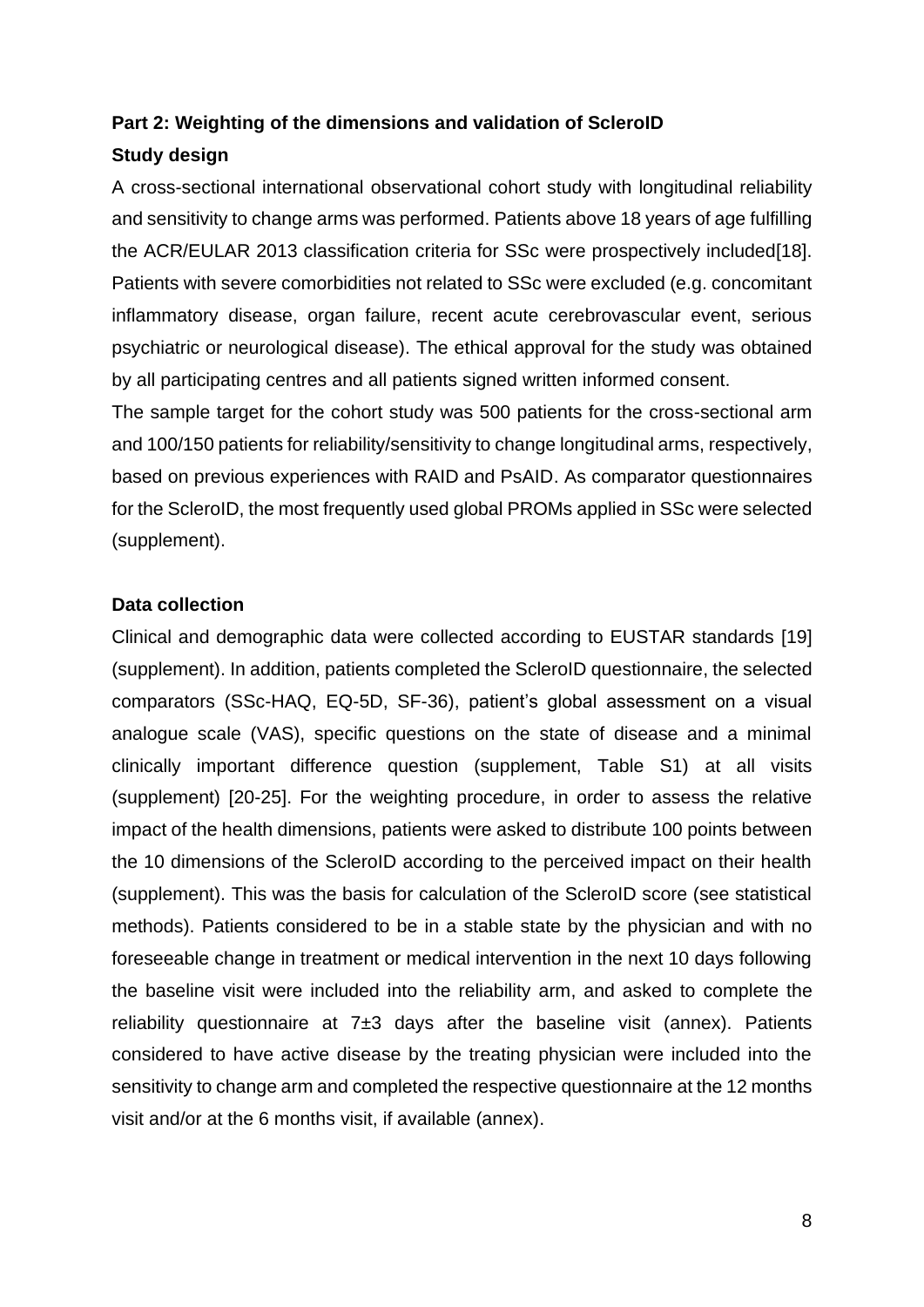#### **Statistical analysis**

The calculation of the ScleroID score was based on the ranking of the weights, as performed in RAID, PsAID and PACADI[10-12, 16, 17]. Mean and median weights were calculated for each health dimension, after which mean and median ranks were computed for the whole cohort. These represent the basis for calculating the final weight, which is multiplied by the value on the numeric rating scale (NRS) for each dimension/item and summed up for the final ScleroID score, which is then divided by 100.

The validation of ScleroID psychometric properties was performed according to the OMERACT filter, which assesses three main features: feasibility, truth and discrimination [15]. Feasibility addresses the applicability of the ScleroID questionnaire. Truth encompasses face validity (does the measure make sense), and content validity (e.g. distribution of the score, floor/ceiling effect). As other measures of truth, internal consistency using Cronbach`s alpha and construct validity (concurrent validity) with Pearson correlations to other scores (SSc-HAQ, SF-36, EQ-5D) were calculated. Construct validity was also investigated using a confirmatory factor analysis (supplement). In addition, we assessed reliability and sensitivity to change. In the reliability arm, patients, who reported themselves as "stable", were included in the test-retest reliability (reproducibility) analysis by assessing the intraclass correlation coefficient and agreement by Bland-Altman plot. In the sensitivity to change arm, patients reporting themselves as "not stable" were included in the sensitivity to change (responsiveness) analysis by the standardised response mean (SRM, which is the difference in the baseline and follow-up mean values divided by the standard deviation of the change scores). Confidence intervals were obtained by bootstrapping.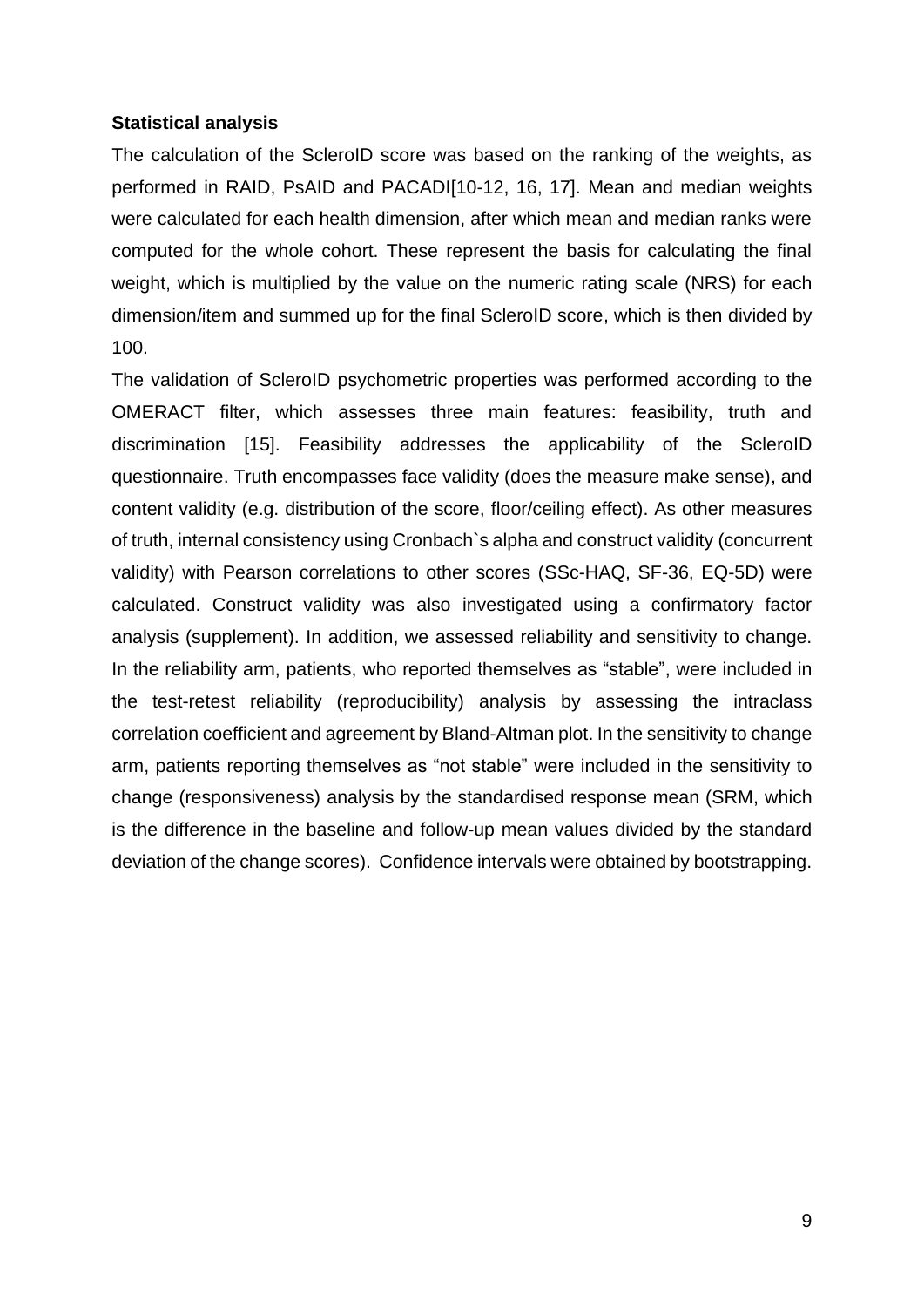## **RESULTS**

## **Part 1: Development of the ScleroID questionnaire**

## **Identification and prioritization of health dimensions for the ScleroID**

In the initial nominal group exercise, 24 patient research partners selected 17 health dimensions reflecting the impact of SSc (Table 1). An additional cohort of 108 patients (Supplementary Table S2) subsequently prioritized these health dimensions. The selected health dimensions and their prioritization are summarized in Table 1.

# **Table 1. Initially selected candidate health dimensions and their prioritisation ranking by importance.**

| No.            | <b>Health</b>         | <b>Mean</b> | <b>Median</b>   | Order          | %Patients     | %Patients  | %Patients |
|----------------|-----------------------|-------------|-----------------|----------------|---------------|------------|-----------|
|                | dimensions            | rank        | rank            | by             | giving rank 1 | giving     | giving    |
|                |                       |             |                 | median         | to the        | rank $1-3$ | rank 1-10 |
|                |                       |             |                 | rank           | dimension     | to the     | to the    |
|                |                       |             |                 |                |               | dimension  | dimension |
| 1              | Raynaud               | 5.8         | 5               | $\mathbf{1}$   | 19.4          | 36.1       | 84.3      |
| $\overline{2}$ | <b>Hand function</b>  | 6.7         | 5               | $\mathbf{1}$   | 8.3           | 25.0       | 78.7      |
| $\overline{3}$ | <b>Upper GI</b>       | 7.2         | 6               | $\overline{2}$ | 7.4           | 24.1       | 73.1      |
|                | symptoms              |             |                 |                |               |            |           |
| $\overline{4}$ | Pain                  | 6.9         | 6               | $\overline{2}$ | 10.2          | 25.9       | 75.9      |
| 5              | <b>Fatigue</b>        | 6.7         | 6               | $\overline{2}$ | 9.3           | 26.9       | 78.7      |
| 6              | <b>Lower GI</b>       | 7.8         | $\overline{7}$  | 3              | 10.2          | 24.1       | 69.4      |
|                | symptoms              |             |                 |                |               |            |           |
| $\overline{7}$ | <b>Limitation of</b>  | 8.3         | 8               | $\overline{4}$ | 4.6           | 20.4       | 66.7      |
|                | life choices          |             |                 |                |               |            |           |
|                | and activities        |             |                 |                |               |            |           |
| 8              | <b>Body mobility</b>  | 8.7         | 8,5             | 5              | 2.8           | 11.0       | 65.7      |
| 9              | <b>Breathlessness</b> | 8.6         | 9               | 6              | 12.0          | 27.8       | 52.8      |
| 10             | <b>Digital ulcers</b> | 9.5         | $\overline{10}$ | $\overline{7}$ | 1.9           | 17.6       | 54.6      |
| 11             | Anxiety               | 10.2        | 10              | $\overline{7}$ | 2.8           | 9.3        | 50.9      |
| 12             | <b>Dryness</b>        | 10.1        | $\overline{10}$ | $\overline{7}$ | 1.9           | 9.3        | 54.6      |
| 13             | Appearance            | 10.3        | 11              | 8              | 3.7           | 9.3        | 49.1      |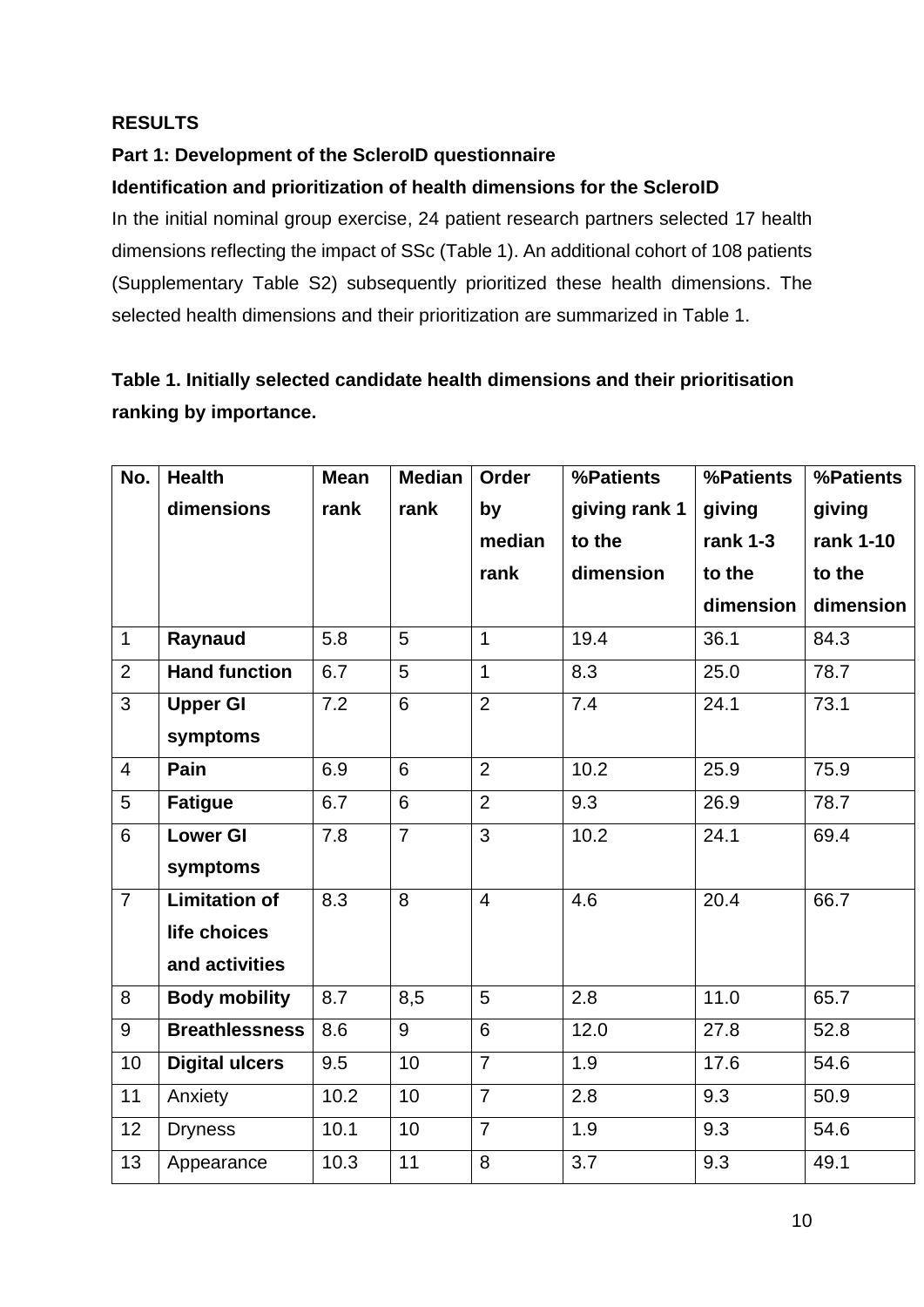| 14 | Concentration | 10.9 | 12 | 9  | 1.9 | 9.3  | 39.8 |
|----|---------------|------|----|----|-----|------|------|
|    | difficulties  |      |    |    |     |      |      |
| 15 | Cough         | 11.3 | 13 | 10 | 1.9 | 10.2 | 38.9 |
| 16 | Depression    | 11.6 | 13 | 10 | 0.9 | 7.4  | 35.2 |
| 17 | Calcinosis    | 12.5 | 14 |    | 0.9 | 6.5  | 31.5 |

\*Patients from the prioritization cohort were asked to rank the dimensions in order of their importance by giving a rank from 1 (most important) to 17 (least important). Each rank could only be used once. The top 10 dimensions with the lowest median rank (highest importance) were selected for the questionnaire. The  $10<sup>th</sup>$  to  $12<sup>th</sup>$  dimension had an equal median rank but the  $10<sup>th</sup>$  dimension had a higher role for more patients (% giving top rank, last 2 columns) and was consequently chosen in favour of dimensions 11 and 12. Dimensions included in the final ScleroID questionnaire are bolded.

Abbreviations: No, number; GI, gastrointestinal.

## **Selection of health dimensions and development of the ScleroID questionnaire**

The steering committee agreed unanimously to include the ten health dimensions rated with the highest priority into the ScleroID questionnaire. One question with appropriate anchors to assess each of the selected ten health dimensions was developed by the steering committee (MB, RD, KF, ATK, TH, OD). These questions formed the ScleroID questionnaire (Table 2), which was also agreed upon by the patient research partners.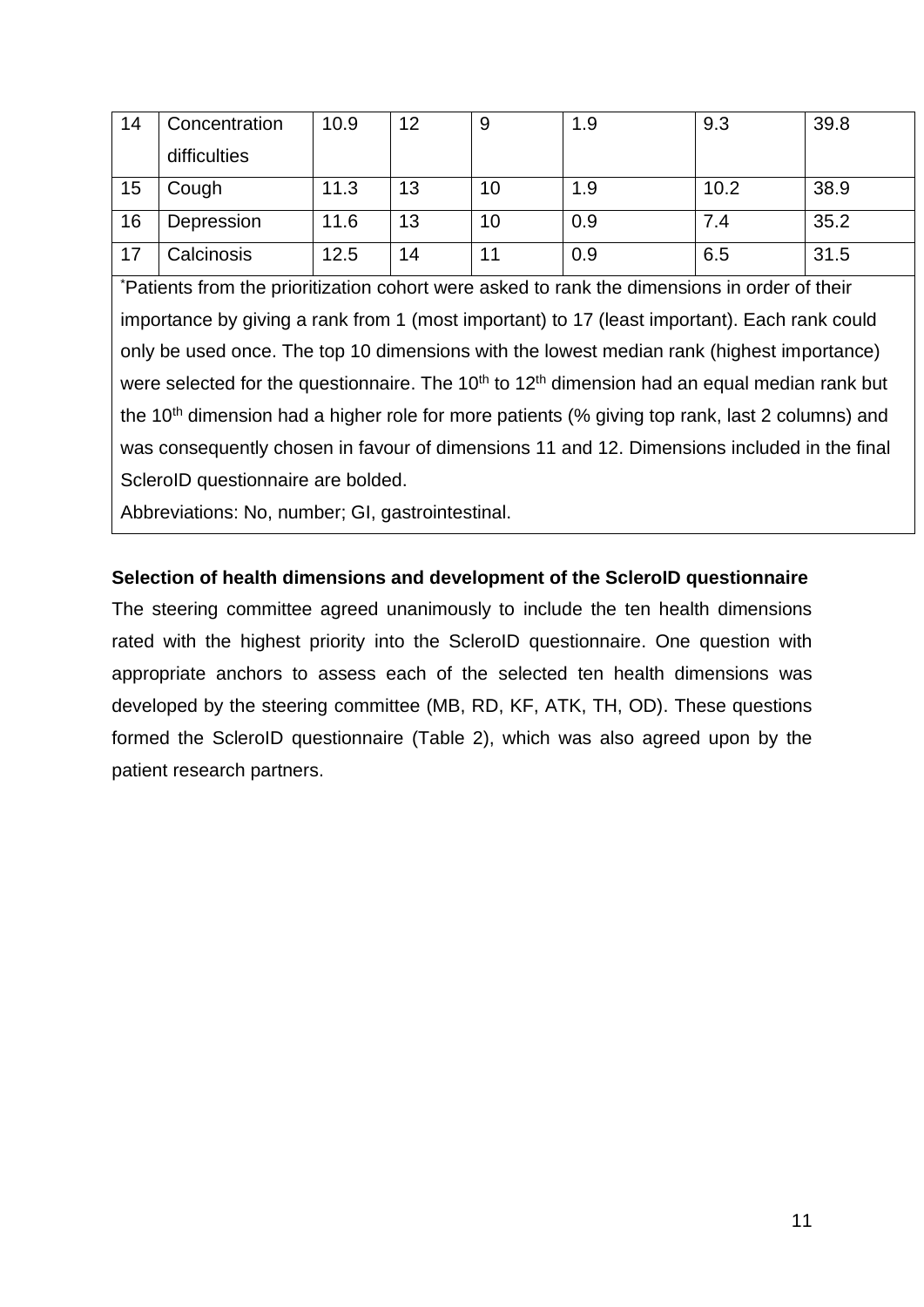## **Table 2. The ScleroID (Systemic Sclerosis Impact Of Disease) questionnaire.**

### **The EULAR Scleroderma Impact of Disease Score (ScleroID)**

How much have the different aspects of systemic sclerosis affected you during the last week?

Please mark your responses on the scale by choosing the appropriate number for each of the following dimensions:

#### **Raynaud's phenomenon:**

Circle the number that best describes the severity of your Raynaud's phenomenon during the last week:

| None : |  | -<br>$\overline{\phantom{0}}$ |  |  | - | <br>u | $\overline{\phantom{a}}$<br>v | eme· |
|--------|--|-------------------------------|--|--|---|-------|-------------------------------|------|
|        |  |                               |  |  |   |       |                               |      |

#### **Hand function:**

Circle the number that best describes your hand function limitations due to your systemic sclerosis during the last week:

| . .<br>NΟ<br>limit<br>.<br>___ |  |  |  |  |  |  | n<br> |  |  |  | . .<br>◡ | $\overline{\phantom{0}}$<br>$1.44$ is a late as<br>eme<br>⊷ |
|--------------------------------|--|--|--|--|--|--|-------|--|--|--|----------|-------------------------------------------------------------|
|--------------------------------|--|--|--|--|--|--|-------|--|--|--|----------|-------------------------------------------------------------|

### **Upper gastrointestinal tract symptoms (e.g. swallowing difficulties, reflux, vomiting):**

Circle the number that best describes the severity of your upper gastrointestinal tract

symptoms due to your systemic sclerosis during the last week:

| $1$ is the compact of $1 \circ \cdots \circ 1$ and $2 \circ \cdots \circ 2 \circ \cdots \circ 2 \circ \cdots$ . The second constant $\cdots$ |  |  |  |  |  |  |
|----------------------------------------------------------------------------------------------------------------------------------------------|--|--|--|--|--|--|
| <b>None</b>                                                                                                                                  |  |  |  |  |  |  |
|                                                                                                                                              |  |  |  |  |  |  |

### **Pain:**

Circle the number that best describes the pain you felt due to your systemic sclerosis during the last week:

|  | <b>None</b> |  |  | . .<br>$\overline{\phantom{0}}$ |  | 4 |  |  |  |  |  | י<br><b>v</b><br>__ | _<br>eme |
|--|-------------|--|--|---------------------------------|--|---|--|--|--|--|--|---------------------|----------|
|--|-------------|--|--|---------------------------------|--|---|--|--|--|--|--|---------------------|----------|

### **Fatigue:**

Circle the number that best describes the impact of overall fatigue due to your systemic sclerosis during the last week:

| <b>None</b> |  |  |  | - |  | $\left($ | _<br>:xtreme |
|-------------|--|--|--|---|--|----------|--------------|

## **Lower gastrointestinal tract symptoms (e.g. bloating, diarrhea, constipation, anal incontinence):**

Circle the number that best describes the severity of lower gastrointestinal tract symptoms during the last week:

| None . |  | . . |  |  | $\overline{\phantom{a}}$ |  | ັ | eme<br>-315 |
|--------|--|-----|--|--|--------------------------|--|---|-------------|
|        |  |     |  |  |                          |  |   |             |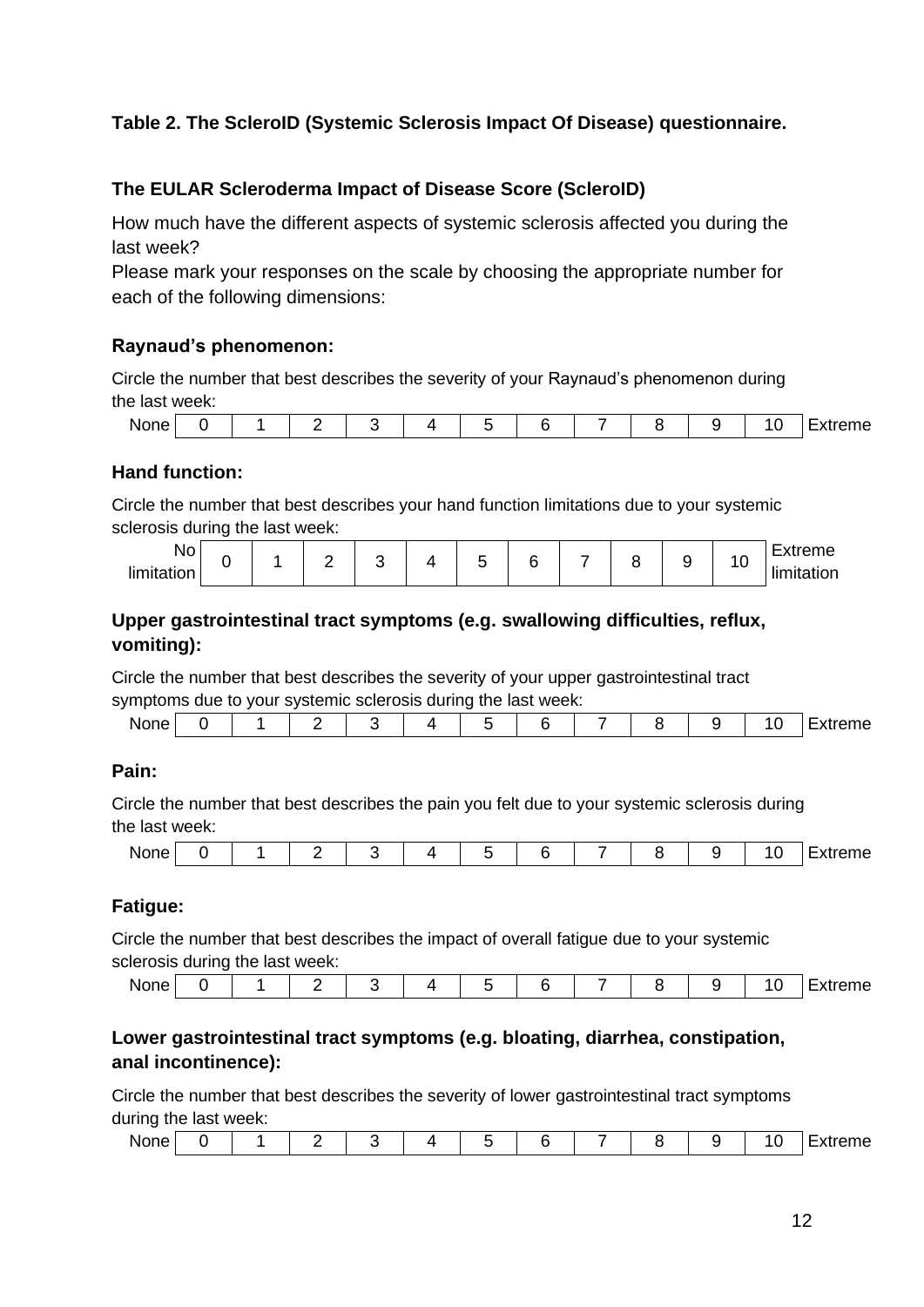#### **Limitations of life choices and activities (e.g. social life, personal care, work):**

Circle the number that best describes how severe the limitations of life choices and activities due to your systemic sclerosis were during the last week:

|                          |  |  | __ |                          |  |  |     |                   |
|--------------------------|--|--|----|--------------------------|--|--|-----|-------------------|
| . .<br>w<br>$\sim$<br>__ |  |  |    | $\overline{\phantom{a}}$ |  |  | ___ | $\sim$<br>⋯<br>יי |
|                          |  |  |    |                          |  |  |     |                   |

#### **Body mobility:**

Circle the number that best describes how much your body mobility was affected due to your systemic sclerosis during the last week:

| Not<br>affected |  |  |  |  |  |  |  |  |  |  | -<br>~ | $\overline{\phantom{0}}$<br>-----<br>.<br>Teiv<br><br>affected |
|-----------------|--|--|--|--|--|--|--|--|--|--|--------|----------------------------------------------------------------|
|-----------------|--|--|--|--|--|--|--|--|--|--|--------|----------------------------------------------------------------|

#### **Breathlessness:**

Circle the number that best describes how severe your breathlessness due to systemic sclerosis was during the last week:

| $\overline{\phantom{a}}$<br>-<br><b>NODA</b><br>.<br>. .<br>__ | __ | ___<br>___ | ----- | ____ |  |  |  |                 |
|----------------------------------------------------------------|----|------------|-------|------|--|--|--|-----------------|
|                                                                |    |            |       |      |  |  |  | $-$<br>בזו<br>. |

#### **Digital ulcers:**

Circle the number that best describes how much your digital ulcers affected you overall during the last week:

|  | None.<br>. . <b>.</b> |  |  | . . |  |  |  |  |  |  |  |  | -<br>eme |
|--|-----------------------|--|--|-----|--|--|--|--|--|--|--|--|----------|
|--|-----------------------|--|--|-----|--|--|--|--|--|--|--|--|----------|

#### **Part 2: Weighting and validation of the ScleroID questionnaire**

#### **Cohort study**

In total, 472 SSc patients from nine countries (France, Italy, Hungary, Poland, Romania, Spain, Sweden, Switzerland, United Kingdom) were included in the crosssectional cohort study.

The majority of patients were female (84.8%), more than a third had diffuse cutaneous SSc (dcSSc, 37.5%) and the median age was 57 years. The various disease manifestations, including lung fibrosis (42.6%), pulmonary arterial hypertension (7%), gastrointestinal involvement (>60% of patients with oesophageal symptoms), articular involvement (4.4% with synovitis) and digital ulcers (24.0% with previous ulcers, 13.0% with current ulcers) were well represented, reflecting a typical SSc population (Table 3).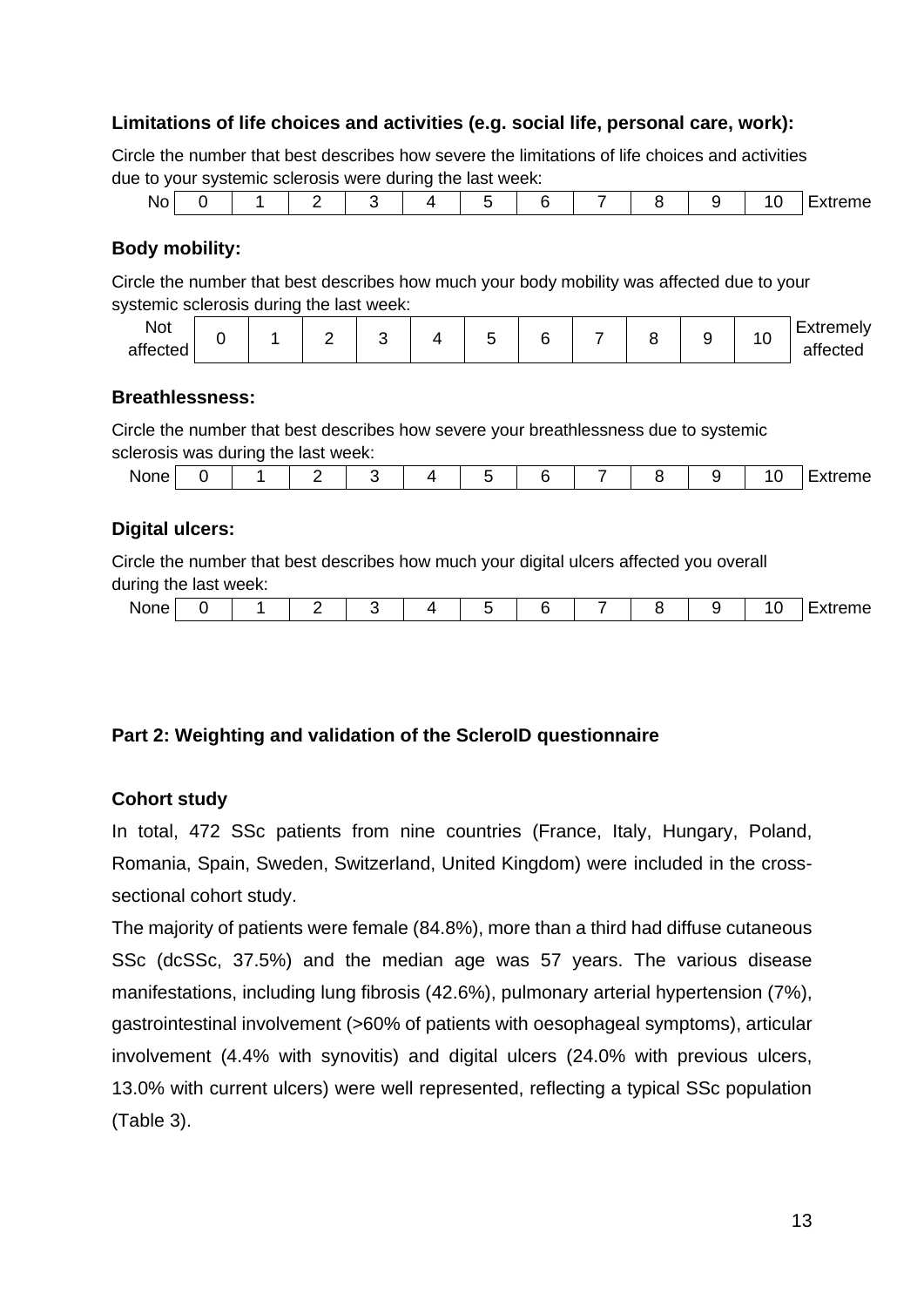| Characteristics                                               | Overall                 | % of missingness |
|---------------------------------------------------------------|-------------------------|------------------|
| Age, years, median (IQR)                                      | 57 (48 to 65)           | 1.1              |
| Female gender (n, %)                                          | 396 (84.8)              | 1.1              |
| Time since RP onset, years, median (IQR)                      | 11 (5.8 to 20)          | 26.3             |
| Time since first non-RP manifestations, years, median (IQR)   | $9(4.7 \text{ to } 15)$ | 5.5              |
| Diffuse cutaneous SSc (n, %)                                  | 152 (37.5)              | 14.2             |
| Limited cutaneous SSc (n, %)                                  | 253 (62.5)              | 14.2             |
| mRSS, median (IQR)                                            | 4(0 to 8)               | 26.5             |
| Presence of Raynaud's phenomenon (n, %)                       | 332 (94.6)              | 25.6             |
| Digital ulcers (n, %)                                         | 47 (13)                 | 23.5             |
| Joint contractures (n, %)                                     | 124 (35.7)              | 26.5             |
| Joint synovitis (n, %)                                        | 15(4.4)                 | 28.4             |
| Oesophageal symptoms (dysphagia, reflux) (n, %)               | 232 (60.3)              | 18.4             |
| Stomach symptoms (early satiety, vomiting) (n, %)             | 61 (17.6)               | 26.5             |
| Intestinal symptoms (diarrhea, bloating, constipation) (n, %) | 135 (33.8)              | 15.5             |
| Malabsorption syndrome (n, %)                                 | 18(7.4)                 | 48.7             |
| Dyspnea, NYHA stages III and IV (n, %)                        | 27(9.6)                 | 40.7             |
| FVC, % predicted, median (IQR)                                | 95 (82 to 108)          | 40.5             |
| FVC <80% predicted (n, %)                                     | 58 (20.6)               | 40.5             |
| DLCO/SB, % predicted, median (IQR)                            | 69 (55 to 81)           | 44.9             |
| DLCO/SB, <70% predicted (n, %)                                | 133(51.2)               | 44.9             |
| Lung fibrosis detected by HRCT (n, %)                         | 78 (42.6)               | 61.2             |
| Pulmonary hypertension (n, %)                                 | 19(6.6)                 | 39.4             |
| PAPsys, mmHg, median (IQR)                                    | 28 (24 to 32)           | 54.4             |
| LVEF, %, median (IQR)                                         | 60 (55 to 65)           | 35.4             |
| ANA positive (n, %)                                           | 319 (96.7)              | 30.1             |
| ACA positive (n, %)                                           | 118 (36.5)              | 31.6             |
| Anti-Scl-70 AB positive (n, %)                                | 112 (35.2)              | 32.6             |
| Anti-RNA Polymerase III AB positive (n, %)                    | 21(7.6)                 | 41.1             |
| ESR, mm/h, median (IQR)                                       | 17 (10 to 30)           | 25.2             |
| CRP, mg/l, median (IQR)                                       | 2(0.9 to 5)             | 35               |
| Immunosuppression (n, %)                                      | 59 (21.2)               | 41.1             |

# **Table 3. Characteristics of the patients with SSc included in the weighting and validation cohort study.**

ACA, anti-centromere antibodies; ANA, antinuclear antibodies; Scl70, anti-Scl70 antibodies, anti-topoisomerase I antibodies; DLCO, diffusing capacity of the lung for carbon monoxide; DLCO/SB, diffusing capacity of the lung for carbon monoxide/single breath; ESR, Erythrocyte sedimentation rate; F/M, Female/Male, FVC, forced vital capacity; HRCT, high resolution computer tomography; IQR, interquartile range LVEF, left ventricular ejection fraction; mRSS, modified Rodnan skin score; RP - Raynaud's phenomenon, RNA - ribonucleic acid; SSc, systemic sclerosis. Definitions of organ manifestations according to EUSTAR[19]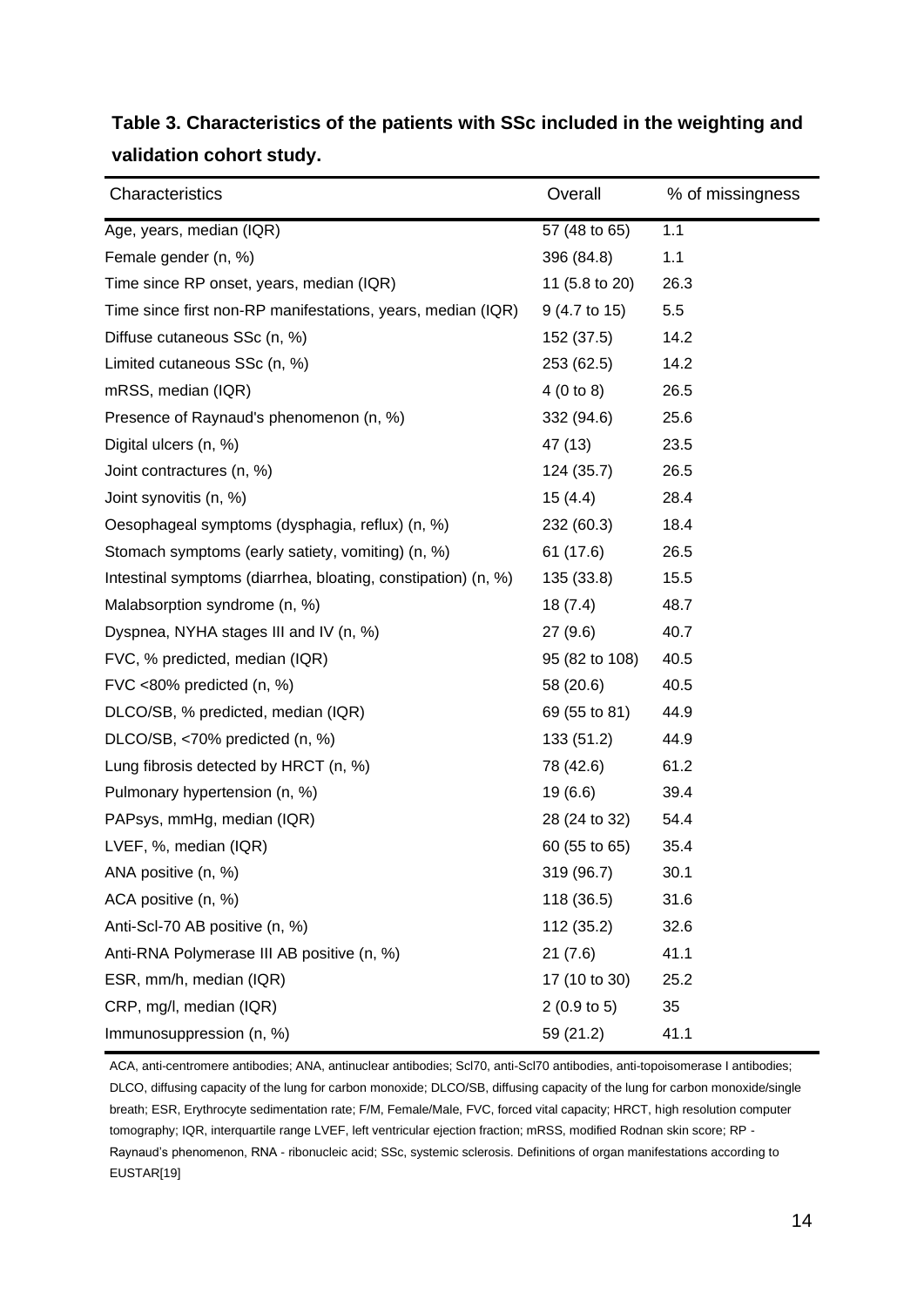### **Weighting of the health dimensions and calculation of the ScleroID score**

Overall, valid data on weighting was provided by 446 (94%) patients, and 462 (98%) patients provided complete data on the ScleroID questionnaire.

The health dimensions which were assigned the highest weights (and thus highest impact) by the patients were Raynaud's phenomenon, fatigue, hand function and pain, followed by upper and lower gastrointestinal (GI) symptoms (Table 4), confirming the results from the prioritisation.

| <b>Dimension</b>                                                                                                        | Weight      | Rank     | <b>Top</b> | <b>Upper</b> | <b>Bottom</b> | <b>Lowest</b> |  |  |
|-------------------------------------------------------------------------------------------------------------------------|-------------|----------|------------|--------------|---------------|---------------|--|--|
|                                                                                                                         | Mean(SD)    | Mean(SD) | ranked     | 25%          | 25%           | ranked        |  |  |
| Raynaud                                                                                                                 | 20.9 (18.9) | 7.8(2.6) | 39.0       | 65.9         | 28.0          | 16.7          |  |  |
| Fatigue                                                                                                                 | 12.9 (10.6) | 7.6(2.0) | 23.7       | 58.5         | 25.6          | 18.2          |  |  |
| Hand                                                                                                                    | 12.1(10.4)  | 7.3(2.3) | 19.5       | 55.9         | 36.2          | 21.2          |  |  |
| function                                                                                                                |             |          |            |              |               |               |  |  |
| Pain                                                                                                                    | 10.4(8.7)   | 7.0(2.3) | 16.7       | 46.0         | 42.2          | 23.5          |  |  |
| Upper.GI                                                                                                                | 8.0(8.2)    | 6.4(2.4) | 12.3       | 37.3         | 50.6          | 36.0          |  |  |
| symptoms                                                                                                                |             |          |            |              |               |               |  |  |
| Life choices                                                                                                            | 7.9(8.2)    | 6.6(2.3) | 12.1       | 35.8         | 52.1          | 37.9          |  |  |
| Lower GI                                                                                                                | 7.6(9.1)    | 6.2(2.5) | 11.4       | 36           | 56.1          | 42.8          |  |  |
| symptoms                                                                                                                |             |          |            |              |               |               |  |  |
| Body                                                                                                                    | 7.0(6.7)    | 6.4(2.3) | 8.1        | 38.6         | 54.0          | 39.2          |  |  |
| mobility                                                                                                                |             |          |            |              |               |               |  |  |
| Dyspnoea                                                                                                                | 6.8(8.8)    | 6.1(2.4) | 9.3        | 33.7         | 64.4          | 46.2          |  |  |
| Digital ulcers                                                                                                          | 5.9(9.8)    | 5.6(3.0) | 17.2       | 32.2         | 68.6          | 61.4          |  |  |
| $O = 1$ (0.8 decimal 42 entrepreneur)<br>$(0.5)$ $\pm 0.1$<br>المنافر المتناسب والمتعارف المتعارضات<br>المحافظ والمرابط |             |          |            |              |               |               |  |  |

# **Table 4. Weighting of the health dimensions according to their perceived impact by the patients participating in the cross-sectional cohort study (n=472).**

Column "Weight" gives the mean (SD) of the weight given to each dimension, column "Rank" gives the mean (SD) ranking of each dimension according to the patient distributed weights. The remaining four columns give the percentage of times the dimension was ranked as most important (top ranked), the percentage of times it was ranked as least important (lowest ranked), as well as in the upper and lower quartiles of importance. Abbreviations: GI, gastrointestinal.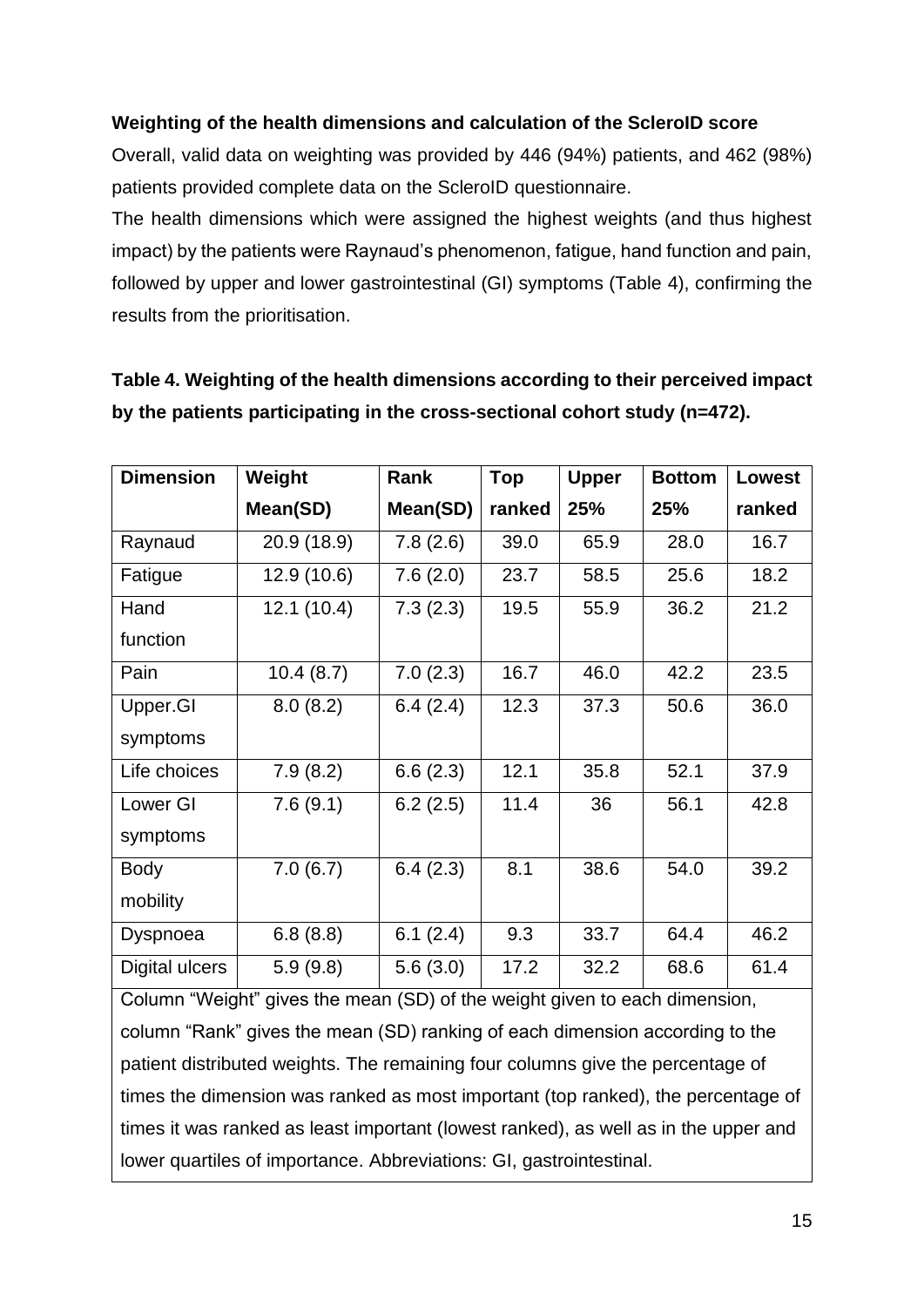The mean ranks given in Table 4 were re-scaled to sum up to 1 for the final weights. The ScleroID was calculated as a composite score of the selected 10 dimensions. For each dimension, the numeric rating scale (NRS) score was multiplied by the specific weight for this item and the weighted scores were summed up (see example in Table 5).

| <b>Element</b>                                                                                                 | Raynau  | Fatigue Hand |                 | Pain           | Life                    | <b>Upper GI</b>                    | <b>Body</b> | <b>Lower GI</b> | <b>Dyspnoea</b> | <b>Digital</b> |
|----------------------------------------------------------------------------------------------------------------|---------|--------------|-----------------|----------------|-------------------------|------------------------------------|-------------|-----------------|-----------------|----------------|
|                                                                                                                | d       |              | function        |                |                         | choices symptoms mobility symptoms |             |                 |                 | ulcers         |
| ScleroID                                                                                                       | 0.117   | 0.114        | 0.109           | 0.104          | 0.098                   | 0.096                              | 0.095       | 0.093           | 0.091           | 0.083          |
| weights                                                                                                        |         |              |                 |                |                         |                                    |             |                 |                 |                |
| Example                                                                                                        | 9       | 3            | 4               | $\Omega$       | 7                       | 2                                  | 6           | $\overline{4}$  | $\Omega$        | 3              |
| <b>NRS</b>                                                                                                     |         |              |                 |                |                         |                                    |             |                 |                 |                |
| scores                                                                                                         |         |              |                 |                |                         |                                    |             |                 |                 |                |
| weights                                                                                                        | 0.117x9 |              | 0.114x310.109x4 |                | 0.104x0 0.098x7 0.096x2 |                                    | 0.095x6     | 0.093x4         | 0.091x0         | 0.083x3        |
| $[{\mathsf{x}}]$                                                                                               |         |              |                 |                |                         |                                    |             |                 |                 |                |
| scores                                                                                                         |         |              |                 |                |                         |                                    |             |                 |                 |                |
| $\equiv$                                                                                                       | 1.053   | 0.342        | 0.436           | $\overline{0}$ | 0.686                   | 0.192                              | 0.57        | 0.372           | $\overline{0}$  | 0.249          |
| ScleroID                                                                                                       | 3.9     |              |                 |                |                         |                                    |             |                 |                 |                |
| $\equiv$                                                                                                       |         |              |                 |                |                         |                                    |             |                 |                 |                |
| Example of computation of the SclerolD score for a given patient. The final score is computed using a weighted |         |              |                 |                |                         |                                    |             |                 |                 |                |
| sum over the NRS (0-10) scores given to each dimension by the patient. The weights sum to 1, and are           |         |              |                 |                |                         |                                    |             |                 |                 |                |
| proportional to the mean ranks given to each dimension.                                                        |         |              |                 |                |                         |                                    |             |                 |                 |                |

### **Table 5. Computation of the ScleroID score**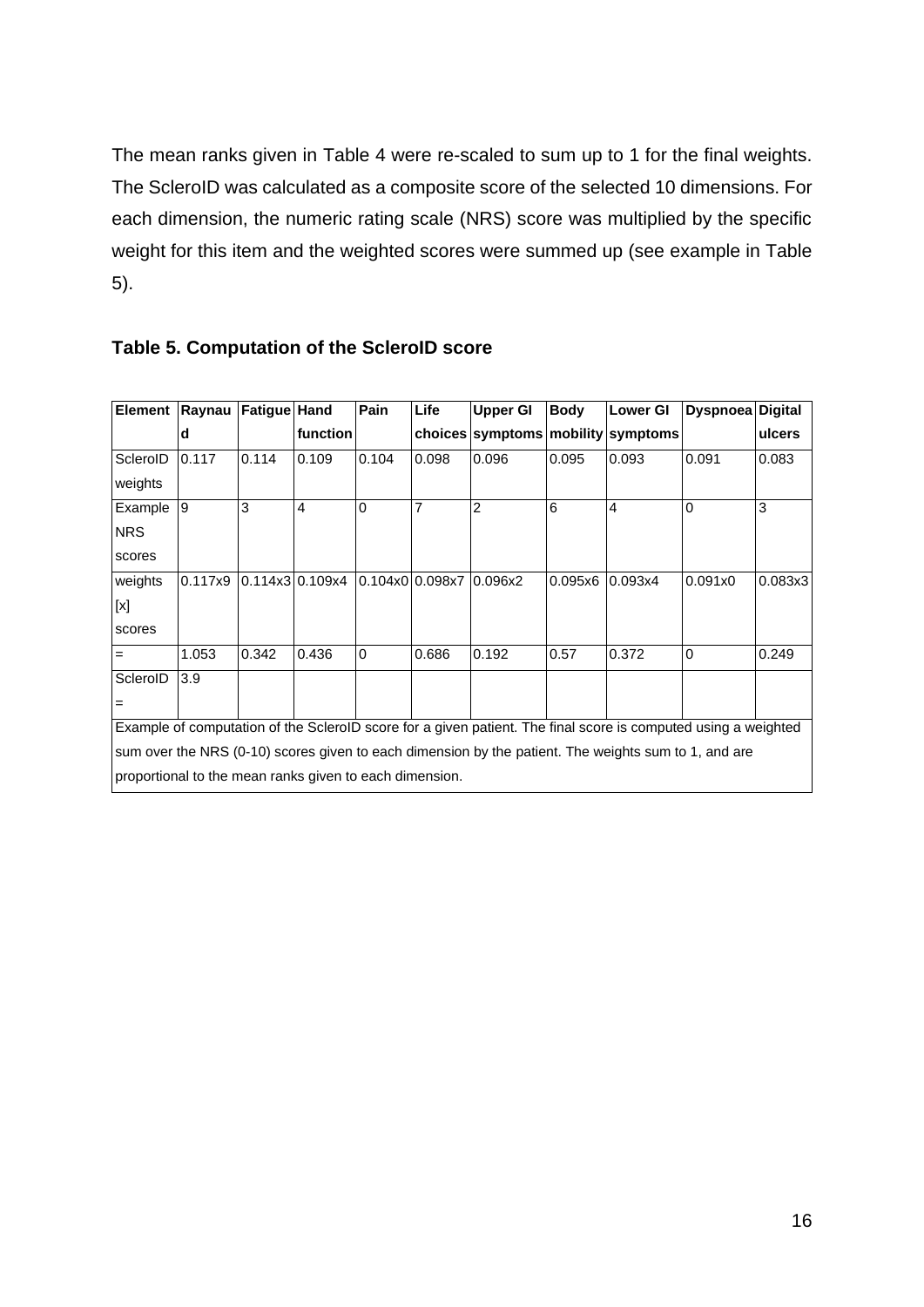### **Performance of ScleroID by the OMERACT filter**

# **Feasibility**

The ScleroID showed feasibility in the application, given the low proportion of missing data: ten patients (2.1%) had missing items, compared to 36 and 37 patients with missing data for SF-36 physical/mental component summary (PCS/MCS), 8 for EQ-5D, 12 for HAQ-DI and 16 for SSc-HAQ (Table S3). The majority of participants (462 or 98%) had complete data on the ScleroID questionnaire. Missings were evenly distributed amongst the ScleroID items (no item had significantly higher missing values).

In daily practice, single items of questionnaires are frequently missing. We therefore assessed how imputation of single items affects the overall ScleroID score. When one missing item of the ScleroID score was imputed by the mean of the remaining cohort for this item, the error was minimal (up to 0.29/10 or <10%, Table S4).

### **Truth**

Face validity was ensured by the involvement of patient research partners in all steps of the ScleroID development[26].

The ScleroID score range is 0 to 10, the actual median and interquartile range (IQR) in our patients was 3.2 (1.9-4.7) at baseline. The median and IQ for lcSSc patients was 3.3 (2.0-4.7) and for dcSSc patients 3.3 (1.7-4.8; Figure S2). In total, eight patients recorded a ScleroID score of 0, while the highest observed value was 9.4. There was no relevant floor or ceiling effect, which would be assumed if >15% of patients scored either the minimum or maximum value ([27], Figure S2). The ScleroID questionnaire showed a good construct validity when correlated with the comparators (SSc-HAQ 0.73; EQ-5D -0.48; Patient's global assessment, VAS 0.77; HAQ-DI 0.62; SF-36 PCS -0.62; each p<0.001, Table 6).

| Table 6. Construct validity analysis by correlation between SclerolD and other |
|--------------------------------------------------------------------------------|
| established PROMs                                                              |

| <b>Variable</b>                      | <b>Pearson Correlation*</b> |
|--------------------------------------|-----------------------------|
| <b>Physician's Global Assessment</b> | 0.28(0.05)                  |
| <b>Patient's Global Assessment</b>   | 0.77(0.03)                  |
| SF-36 Physical component score (PCS) | $-0.62(0.03)$               |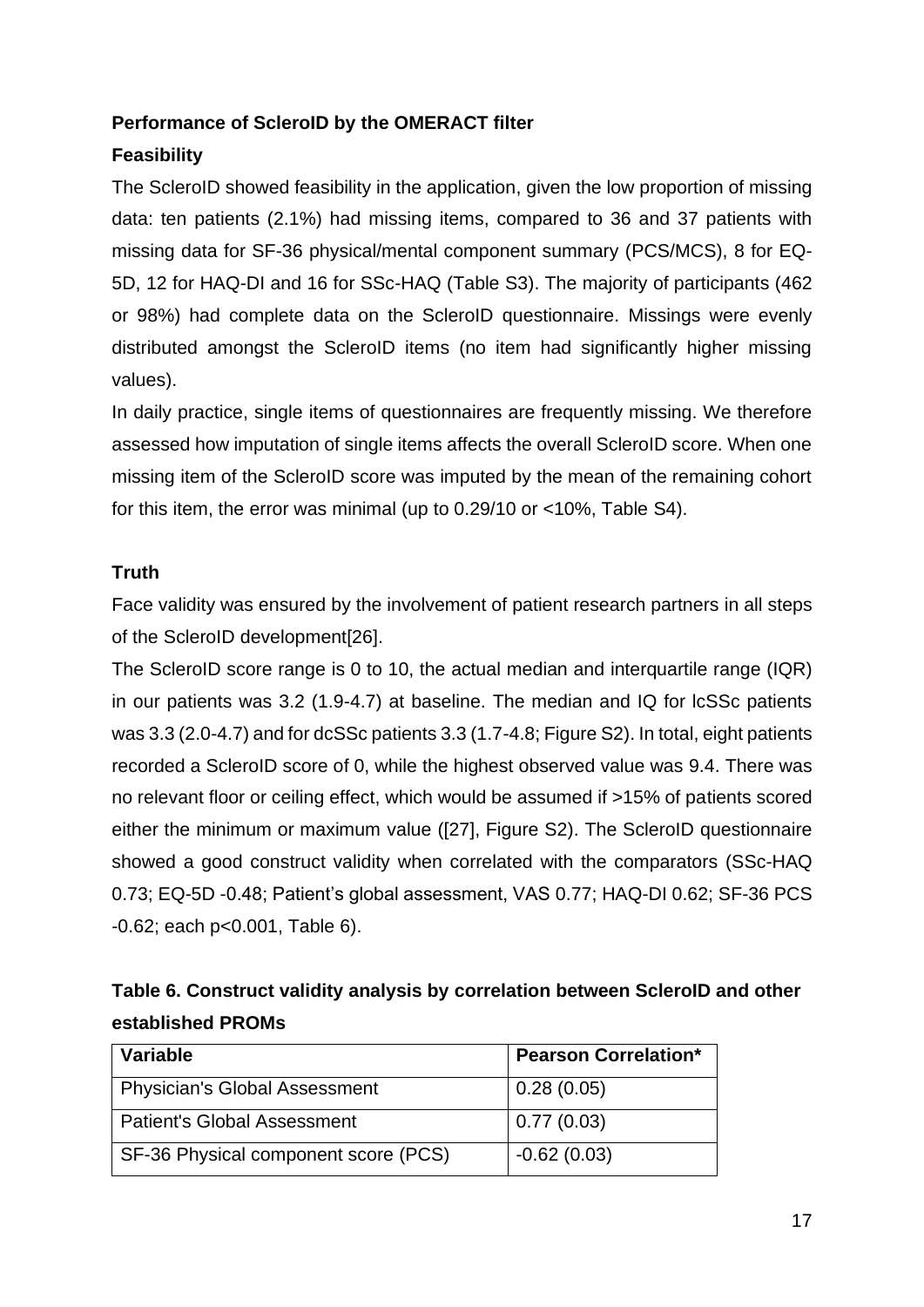| SF-36 Mental component score (MCS)                                       | $-0.47(0.03)$ |  |  |  |  |
|--------------------------------------------------------------------------|---------------|--|--|--|--|
| <b>HAQ-DI</b>                                                            | 0.62(0.03)    |  |  |  |  |
| SSc-HAQ                                                                  | 0.73(0.02)    |  |  |  |  |
| EQ-5D (UK-weighted)                                                      | $-0.48(0.04)$ |  |  |  |  |
| <b>VAS-GIT</b>                                                           | 0.38(0.05)    |  |  |  |  |
| VAS-Dyspnoea                                                             | 0.38(0.04)    |  |  |  |  |
| VAS-Raynaud                                                              | 0.42(0.04)    |  |  |  |  |
| <b>VAS-Ulcers</b>                                                        | 0.37(0.05)    |  |  |  |  |
| *(bootstrap) standard errors of estimated correlation given in brackets. |               |  |  |  |  |
| Abbreviations: SF-36: the short form (36) health survey; HAQ-DI:         |               |  |  |  |  |
| health assessment questionnaire disability index; SSc HAQ: systemic      |               |  |  |  |  |
| sclerosis health assessment questionnaire); EQ-5D: EuroQol five          |               |  |  |  |  |
| dimensional questionnaire. UK: United Kingdom; VAS: visual analogue      |               |  |  |  |  |
| scale.                                                                   |               |  |  |  |  |

The internal consistency as another measure of construct validity was also strong: Cronbach's alpha for the ScleroID was 0.87, similar to the SSc-HAQ (0.88) and higher than for the EQ-5D (0.77, Table S2). We also performed a confirmatory factor analysis which suggested a bifactor model (one general factor with additional 2 or 3 factors) with good model fit indices (Table S6 and Figure S2). The omega indices, which are thought to be superior to Cronbach`s alpha[28, 29], suggested not only good model fit for the bifactor models (Table S7), but also supported our claim for sufficient unidimensionality to justify the use of a sum score (see also supplement).

### **Test-retest reliability**

In total, 109 patients were included in the longitudinal reliability arm and completed a second visit at 7±3 days after baseline. The ScleroID had a very good test-retest reliability, with an intra-class correlation coefficient of 0.84 (ranging 0.61 to 0.79 for the individual items), superior to all comparators (Table S8; see also Bland-Altman plot for agreement in Figure S5).

| ,我们的人们就会在这里,我们的人们就会在这里,我们的人们就会在这里,我们的人们就会在这里,我们的人们就会在这里,我们的人们就会在这里,我们的人们就会在这里,我们 |  |
|----------------------------------------------------------------------------------|--|
|                                                                                  |  |
|                                                                                  |  |
|                                                                                  |  |
|                                                                                  |  |
|                                                                                  |  |
|                                                                                  |  |
|                                                                                  |  |
|                                                                                  |  |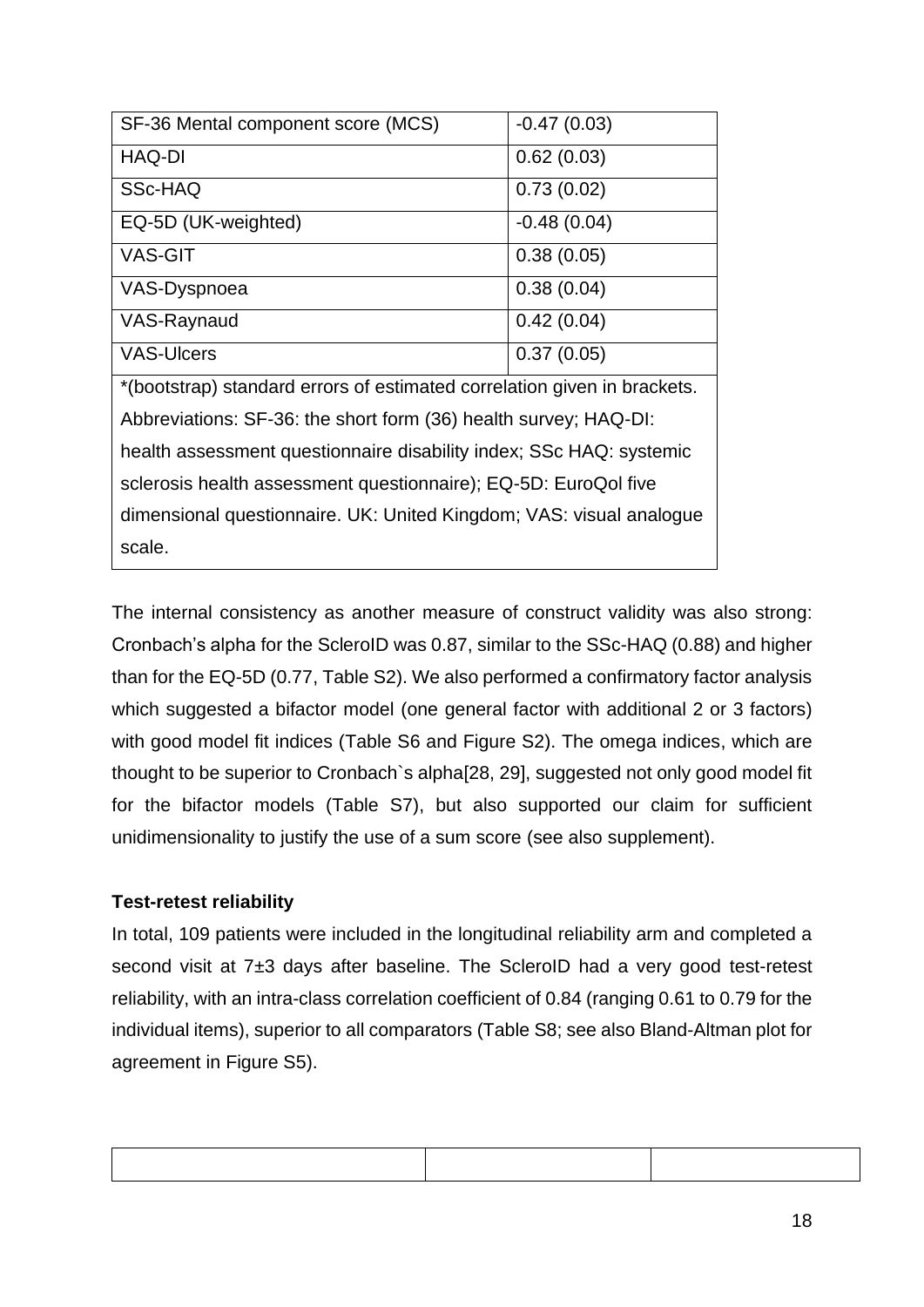### **Sensitivity to change**

A total of 113 patients were included and had a median follow-up visit at 12.2 (IQR 11.5-13.1) months. The sensitivity to change for the ScleroID was estimated using the Standardized Response Mean (SRM) between baseline and follow-up, using only those patients (n=37) reporting disease status as not-stable (Table 7). The SRM is computed for all patients regardless of whether they report improved/worsened disease state, and then separately for those with improved and worsened state (Table 7). The ScleroID performed better than all other comparator PROMs in indicating overall change. This performance was even better in patients who experienced improvement (Table 7).

### **Table 7. Sensitivity to change of the ScleroID compared to other PROMs**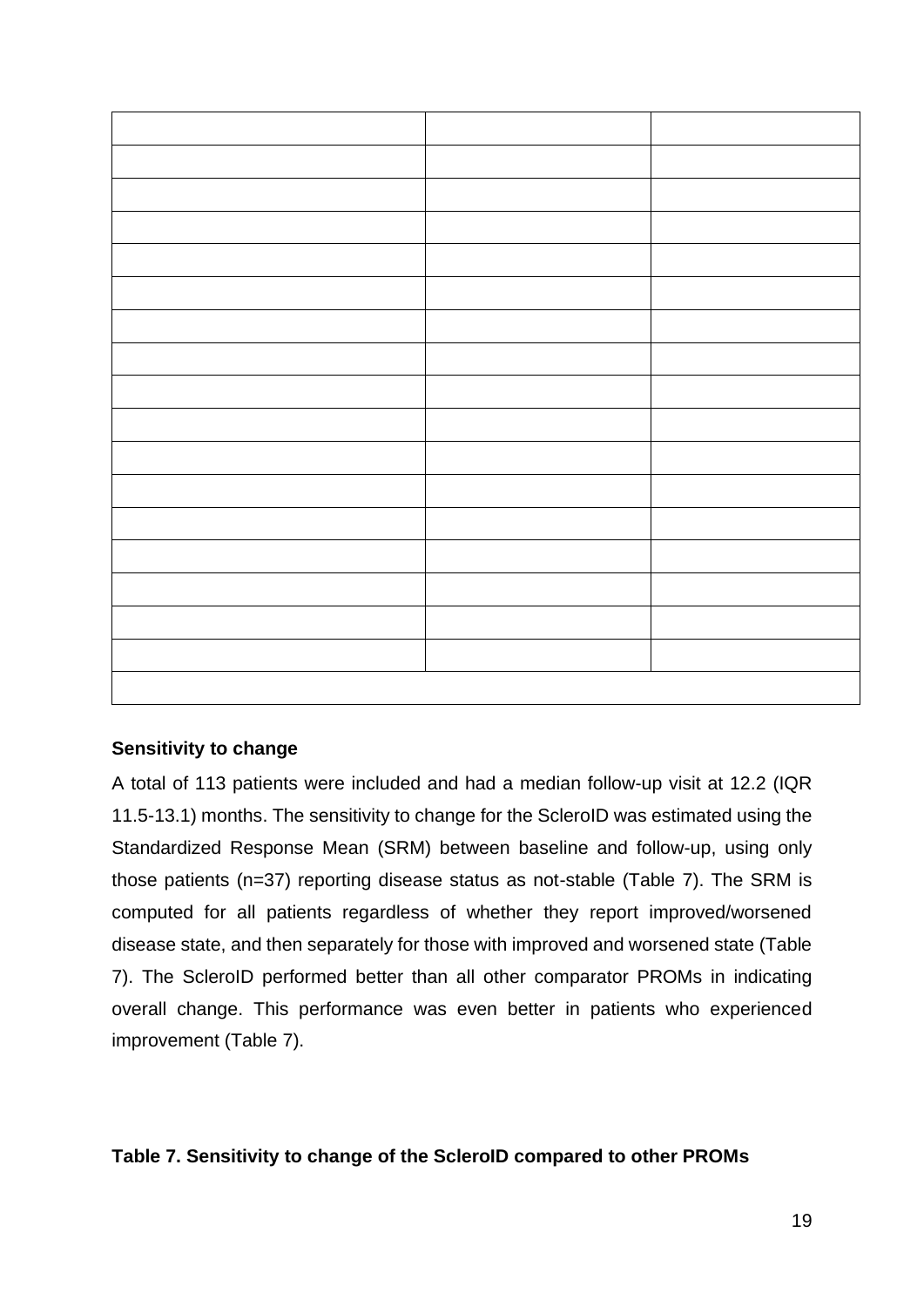| Variable             | SRM (all)    | 95% CI (all)    | <b>SRM</b>   | 95% CI          | <b>SRM</b>  | 95% CI          |
|----------------------|--------------|-----------------|--------------|-----------------|-------------|-----------------|
|                      |              |                 | (improved)   | (improved)      | (worsened)  | (worsened)      |
| ScleroID             | $0.57$ [36]  | (0.31, 0.86)    | 0.76[20]     | (0.42, 1.23)    | $-2.31[4]$  | $(-25.14,-$     |
|                      |              |                 |              |                 |             | 1.35)           |
| Raynaud              | $0.08$ [37]  | $(-0.26, 0.4)$  | $0.21$ [20]  | $(-0.25, 0.68)$ | $-1.50[4]$  | $(-,-1.17)$     |
| <b>Hand function</b> | $-0.20$ [36] | $(-0.57, 0.11)$ | $-0.22$ [20] | $(-0.77, 0.22)$ | $-0.78[4]$  | $(-3.5,-0.5)$   |
| Pain                 | $0.01$ [37]  | $(-0.23, 0.45)$ | $0.04$ [20]  | $(-0.39, 0.51)$ | 0.00[4]     | $(-1.5, 1.5)$   |
| Fatigue              | $0.24$ [37]  | $(-0.08, 0.54)$ | $0.40$ [20]  | (0, 0.79)       | $-1.306[4]$ | $(-,-0.5)$      |
| <b>Upper GI</b>      | $0.56$ [37]  | (0.33, 0.81)    | 0.58[20]     | (0.25, 0.99)    | $-[4]$      | $(-,-)$         |
| symptoms             |              |                 |              |                 |             |                 |
| Lower GI             | $0.44$ [37]  | (0.09, 0.82)    | $0.43$ [20]  | $(-0.03, 1.07)$ | $-[4]$      | $(-,-)$         |
| symptoms             |              |                 |              |                 |             |                 |
| <b>Life Choices</b>  | $0.53$ [37]  | (0.25, 0.87)    | $0.77$ [20]  | (0.33, 1.51)    | 0.50[4]     | (0.5, 1.5)      |
| <b>Body Mobility</b> | 0.35[37]     | (0.03, 0.63)    | 0.54[20]     | (0.14, 1)       | 0.00[4]     | $(-1.5, 1.5)$   |
| Dyspnea              | $0.50$ [37]  | (0.2, 0.85)     | $0.65$ [20]  | (0.25, 1.24)    | 0.00[4]     | $(-1.5, 1.5)$   |
| Digital ulcers       | $-0.09$ [36] | $(-0.43, 0.23)$ | $0.00$ [20]  | $(-0.62, 0.39)$ | $-0.5[4]$   | $(-1.5,-0.5)$   |
| Patient's            | $0.29$ [36]  | $(-0.04, 0.66)$ | $0.57$ [20]  | (0.22, 1.02)    | $-0.20$ [4] | $(-1.5, 1.5)$   |
| Global               |              |                 |              |                 |             |                 |
| Assessment           |              |                 |              |                 |             |                 |
| Physician's          | $0.09$ [29]  | $(-0.26, 0.47)$ | $0.31$ [17]  | $(-0.18, 0.9)$  | $-0.5[4]$   | $(-1.5,-0.5)$   |
| Global               |              |                 |              |                 |             |                 |
| Assessment           |              |                 |              |                 |             |                 |
| <b>SF-36</b>         | $-0.2$ [37]  | $(-0.53, 0.08)$ | $-0.45$ [20] | $(-0.85,-0.07)$ | 10.96 [4]   | (9.25, 128.35)  |
| Physical             |              |                 |              |                 |             |                 |
| component            |              |                 |              |                 |             |                 |
| score                |              |                 |              |                 |             |                 |
| SF-36 Mental         | $-0.08$ [37] | $(-0.4, 0.26)$  | $-0.18$ [20] | $(-0.64, 0.31)$ | $-0.24[4]$  | $(-1.22, 2.65)$ |
| component            |              |                 |              |                 |             |                 |
| score                |              |                 |              |                 |             |                 |
| HAQ-DI               | $-0.01$ [36] | $(-0.39, 0.32)$ | $0.10$ [19]  | $(-0.34, 0.61)$ | $-0.78[4]$  | $(-2.6,-0.5)$   |
| <b>SSc HAQ</b>       | 0.15[34]     | $(-0.23, 0.45)$ | $0.24$ [18]  | $(-0.26, 0.69)$ | $-0.46[4]$  | $(-5.5, 0.5)$   |
| $EQ-5D$              | $0.41$ [37]  | (0.09, 0.74)    | $0.33$ [20]  | $(-0.09, 0.74)$ | 1.42[4]     | (1.25, 9.94)    |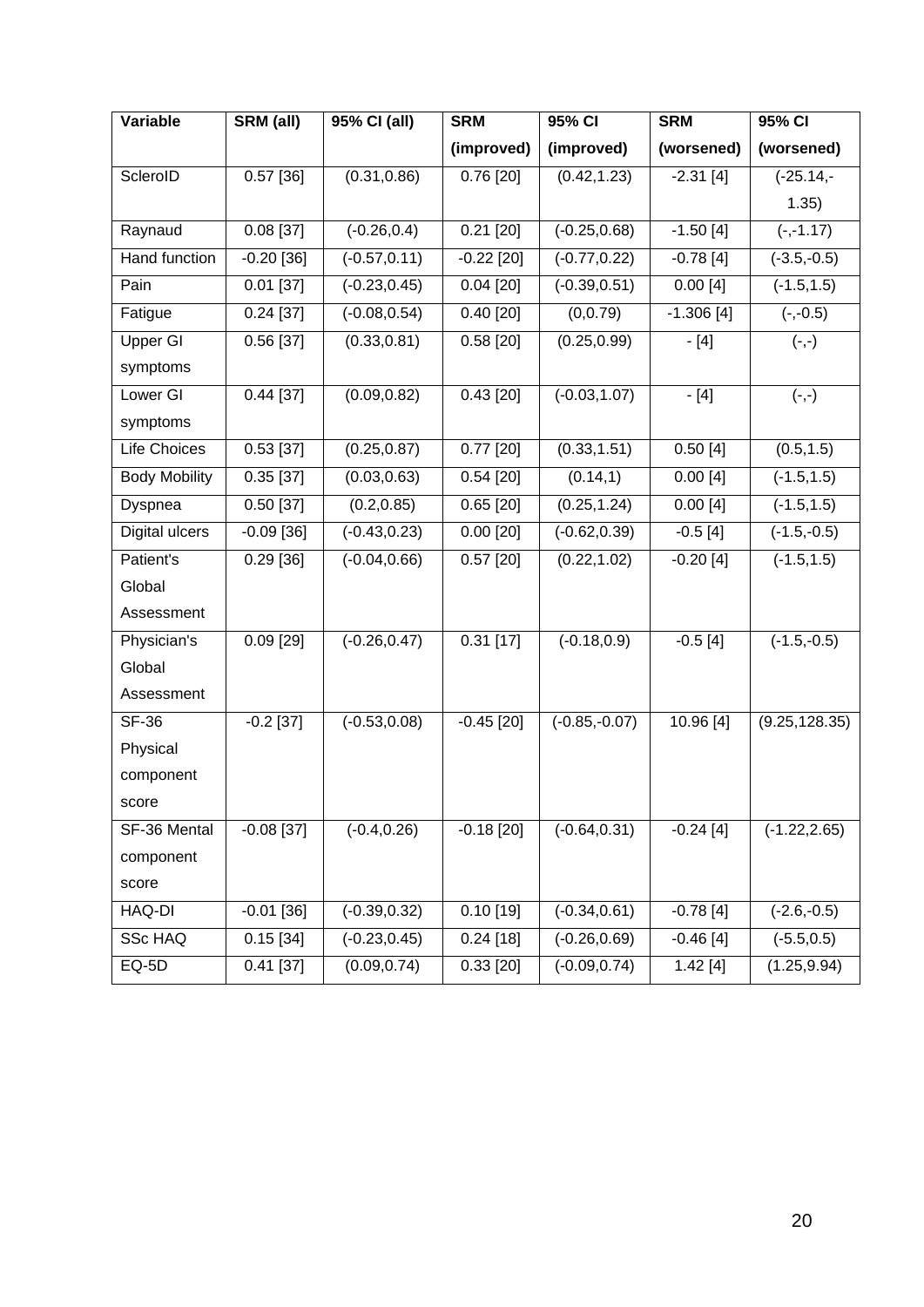#### **DISCUSSION**

Patient-reported outcome measures (PROMs) are being developed to capture the patient`s aspects of a disease, i.e. the specific patient experience beyond the disease manifestations that are in the physician`s focus, which are typically lethal or associated with high morbidity. Especially in SSc, which has a high morbidity and mortality as well as a high work disability, there is a discordance between the patient`s experience and the physician`s assessment, exemplified by differences in the patient`s and physician`s global assessment [30-32]. This was also observed in the present study, underlining the need to implement PROMs in the clinical assessment and shared decision making. Most PROMs used in SSc are legacy questionnaires adapted from other diseases and not SSc-specific instruments.

Hence, specific PROMs are needed, although some have tried to incorporate the patient`s view [7, 33].

We have developed and validated the ScleroID questionnaire as a global measurement tool to assess the disease burden in SSc patients. The questionnaire is simple and easy to apply, has high internal consistency and shows good correlation with the patient global assessment and the SSc-HAQ. Although weighting reflects patient experience, it does not significantly change the overall score. It is planned to develop a calculator (or app) to provide final scores. The ScleroID health dimensions have a high face validity due to the inclusion of SSc patient research partners throughout the development and validation process. Notably, main dimensions of the ScleroID questionnaire such as dyspnoea, pain, digital ulcers, gastrointestinal symptoms or fatigue were also associated with a high self-reported disability and high disease burden in other reports from the literature [5, 34].

The ScleroID questionnaire has a very good re-test reliability, which is even better than comparators and has better sensitivity to change than the comparators used. This is especially important as a high percentage of patients are relatively stable, but progression of the disease drives mortality and morbidity [35]. In addition, other frequently used major outcomes of SSc studies, such as the mRSS, show a relatively low sensitivity to change, which might partially explain the many randomized clinical trials with borderline significance using the mRSS as a primary outcome [36].

Comparison to other PROMs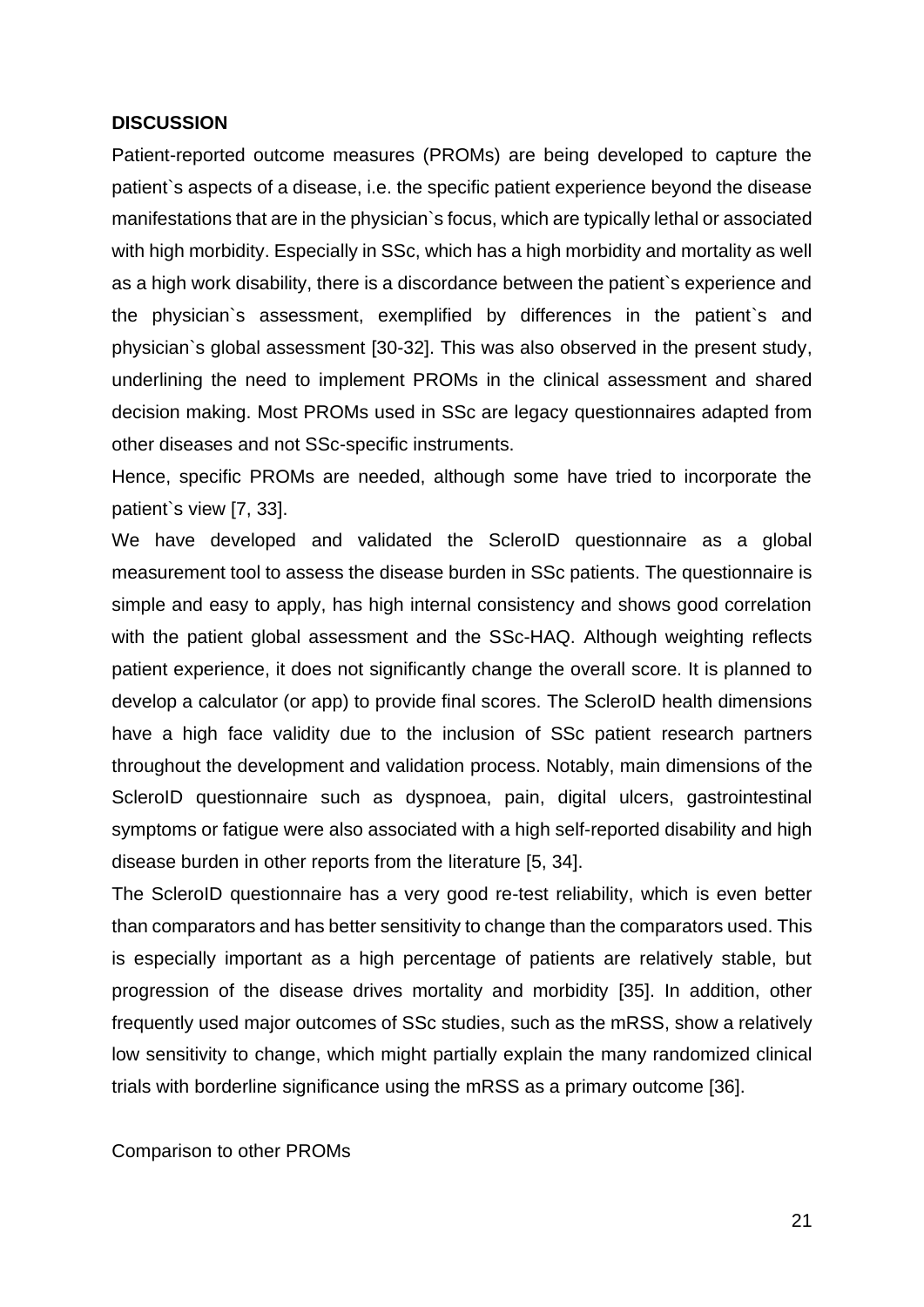In contrast to other validated PROMS that have not been developed specifically for SSc (such as PROMIS-29,[37-39]) or have only been adapted to SSc (such as the SHAQ,[39, 40]), the ScleroID questionnaire was specifically developed, with involvement of SSc patient research partners. Although other specific PROMs for SSc have been developed, the Symptom Burden Index (SBI) and the Systemic Sclerosis Questionnaire (SySQ) did not involve the target population for dimension/item generation. The Scleroderma Assessment Questionnaire (SAQ), which is based on the SysQ, had only partial involvement of patients [41, 42]. However, these questionnaires have only been partially validated, mostly lacking a discriminant validity analysis, and are partly not validated in English (SysQ and SAQ). The recently published PROM CSF-17 (Cochin Scleroderma Functional scale 17), a 17 item PROM that focused on mobility and general task aspects of SSc, was also developed with involvement of SSc patients [43]. It has been evaluated in a smaller cohort than the ScleroID and in French only, with data on discriminant validity (sensitivity to change) still missing.

#### Limitations of the study

Although patients with diverse disease manifestations participated in the nominal group exercise, disease-related or demographic data were not prospectively collected at this early stage. Patients included in the cross-sectional analysis had to fulfil the ACR/EULAR 2013 classification criteria for SSc but there were no recommendations concerning disease subtype or organ involvement. The final selection of participants by the centres has an impact on the weighting of the ScleroID dimensions and the cross-sectional part included mainly patients with longstanding disease. However, our cohort reflects other observational cohorts such as the EUSTAR registry etc, indicating that it is a representative SSc population. Although SSc patients often acquire expert knowledge about their disease and are aware that the questionnaire evaluates SScrelated burden, it might be difficult at times to distinguish symptoms related to SSc from common, unrelated symptoms, e.g. as in the case of GI problems. This is however common to all PROMs.

Another potential limitation is the relative paucity of patients who experience change of their disease status, who then enter the sensitivity to change analysis. As this change was anchored by the patients themselves, there were no prior data to guide selection of these patients.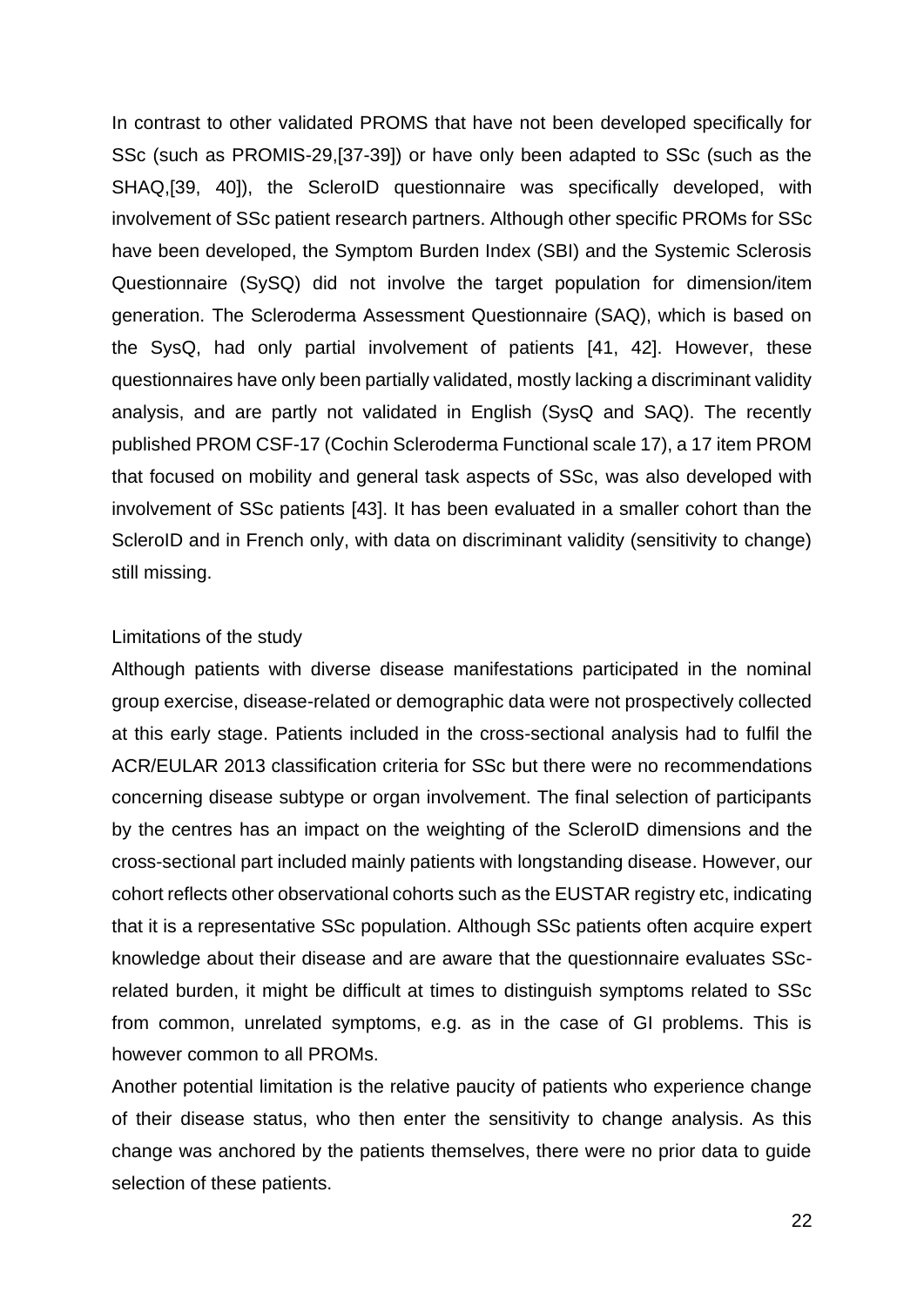The ScleroID was designed as an overall measure of disease impact. It was derived from patients under routine clinical care and as such, it is still to be validated in clinical trials aiming at overall disease modification. If the ScleroID questionnaire can also be used for clinical trials focusing on organ-specific disease progression is subject to further analysis.

In summary, the ScleroID questionnaire is a unique, easy to apply, SSc-specific PROM that has been successfully validated in a large European clinical cohort using multiple translations. It should be further validated for clinical trials and in large registries and has the potential to measure disease impact that will be more meaningful for patients and health authorities than currently used approaches.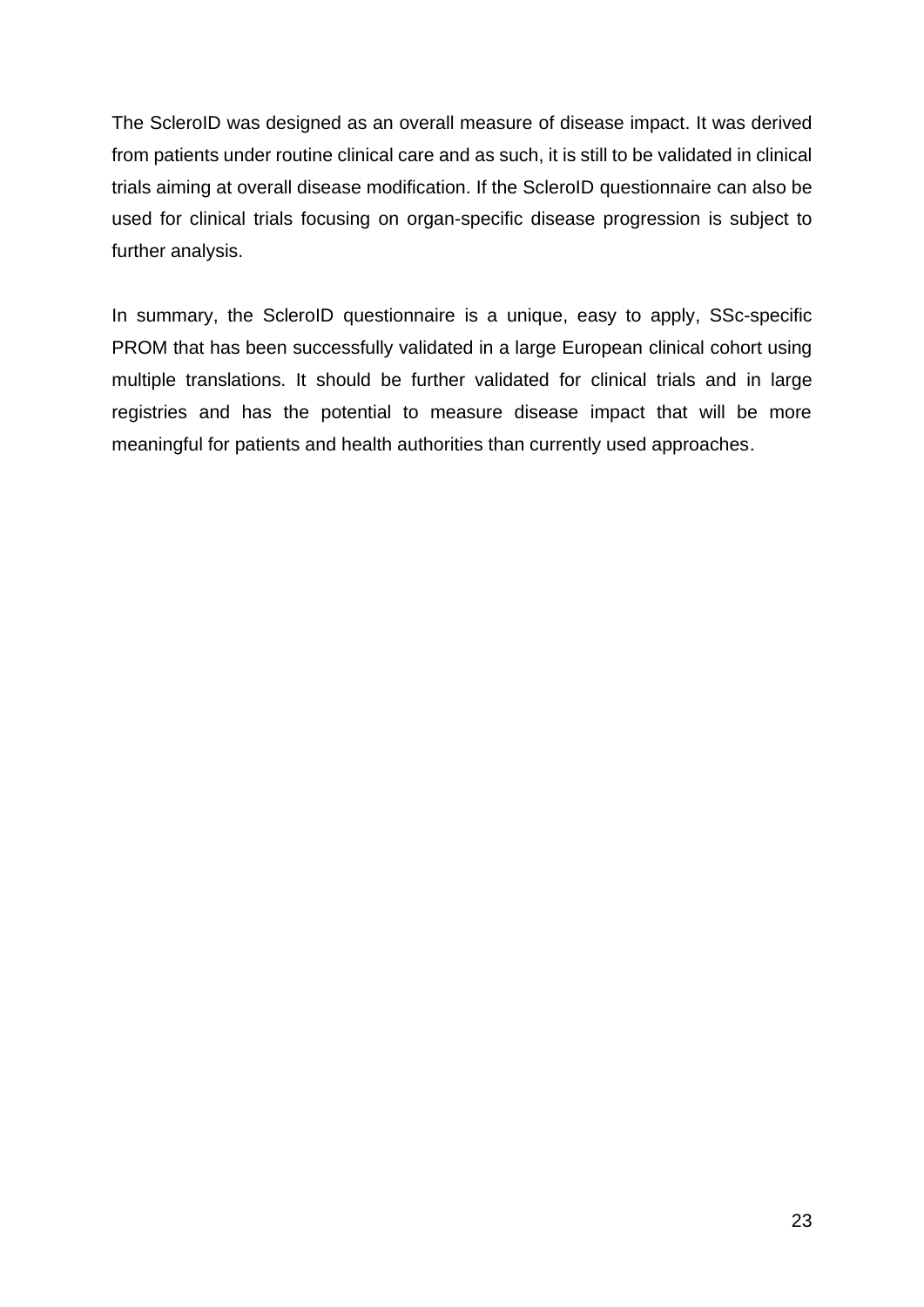#### **ACKNOWLEDGMENTS AND AFFILIATIONS**

We sincerely thank the patients' representatives who contributed to the study, without whom this project would not have been possible: Ann Kennedy, Kim Fligelstone, Heleen Lever, Yanne Perriault, Anna Vegh, Susanne Tuppeck, Silvia-Daniela Sandulescu, Mervat Gaafar, Barbara Zappitello, Rachida Amrouch, Grazia Tassini, Helene Kambourakis, Elisabeth Scheel, Stephan Houbertz, Beata Garay Toth, Ana Marcela Badea, Stefana Dumitru, Alicia García Oliva, Begoña María Gorricho Corta, Johanna Berglind, Natalie Perruchoud, Alice Martins Correia, Richard Dodds, Nicola Whitehill.

Our thoughts go to Mr. Richard Dodds, who unfortunately is no longer with us.

#### **CONTRIBUTORSHIP**

The authors as listed on the title page of the manuscript have all made substantial contributions which qualifies them as authors. All authors contributed to critical revisions and approved the final version of the manuscript.

MB: design of the study, acquisition of data, analysis, interpretation of data, drafting and revising the article.

RD: design of the study, acquisition of data, analysis, interpretation of data, drafting and revising the article.

AG: analysis, interpretation of data, drafting and revising the article.

KF: design of the study, acquisition of data, interpretation of data, revising the article.

ATK: design of the study, acquisition of data, interpretation of data, revising the article.

AR: acquisition of data, interpretation of data, revising the article.

YA: acquisition of data, analysis, interpretation of data, revising the article.

PEC: acquisition of data, analysis, interpretation of data, revising the article.

LC: acquisition of data, analysis, interpretation of data, revising the article.

CPD: acquisition of data, analysis, interpretation of data, revising the article.

RH: acquisition of data, analysis, interpretation of data, revising the article.

GS: acquisition of data, analysis, interpretation of data, revising the article.

OKB: acquisition of data, analysis, interpretation of data, revising the article.

CB: acquisition of data, analysis, interpretation of data, revising the article.

MMC: acquisition of data, analysis, interpretation of data, revising the article.

CM: acquisition of data, analysis, interpretation of data, revising the article.

AMG: acquisition of data, analysis, interpretation of data, revising the article.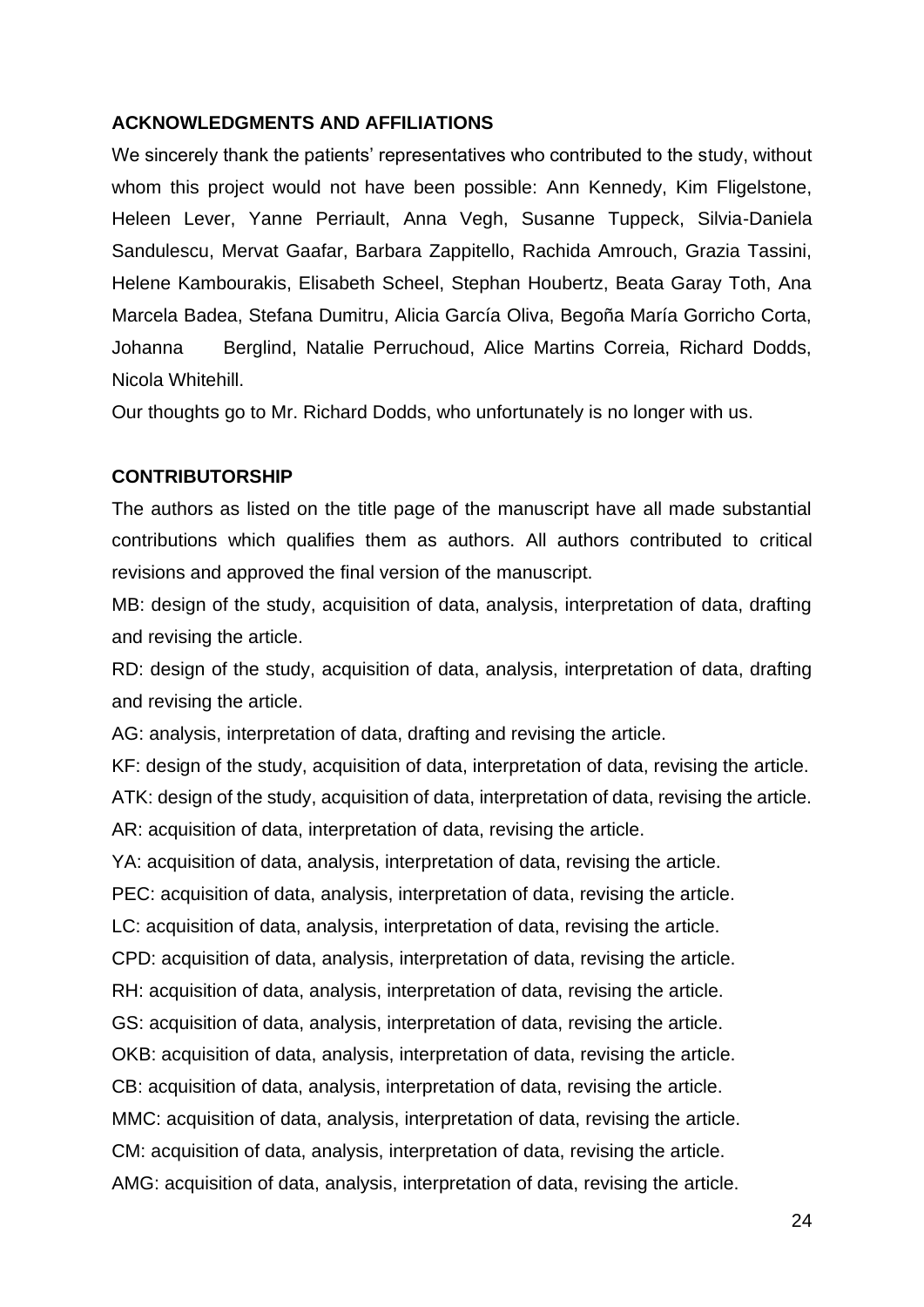UML: acquisition of data, interpretation of data, revising the article.

JS: design of the study, analysis, interpretation of data, revising the article.

TKK: design of the study, analysis, interpretation of data, revising the article.

TH: design of the study, acquisition of data, analysis, interpretation of data, drafting and revising the article.

OD: design of the study, acquisition of data, analysis, interpretation of data, drafting and revising the article.

### **COMPETING INTERESTS**

MB personal fees from Amgen and Bayer, outside the submitted work.

RD reports grants from Articulum Fellowship, sponsored by Pfizer (2013-2014), grants from Actelion, personal fees from Actelion and Boehringer-Ingelheim, outside the submitted work.

AG none with respect to the study.

KF none with respect to the study.

ATK none with respect to the study.

AR none with respect to the study.

YA reports grants and personal fees from Bayer, Boehringer-Ingelheim, Bristol Myers Squibb, Curzion, Inventiva, Roche and Sanofi during the conduct of the study.

PEC reports consultancy relationship and/or research grants from: Abbvie, Actelion, Bayer, Boehringer Ingelheim, Corbus Pharma, Emerald Health Pharmaceuticals, Galapagos, Gesynta Pharma, Inventiva, iQvia, Mitsubishi Tanabe Pharma, MSD, Roche and Sanofi Genzyme.

LC none with respect to the study.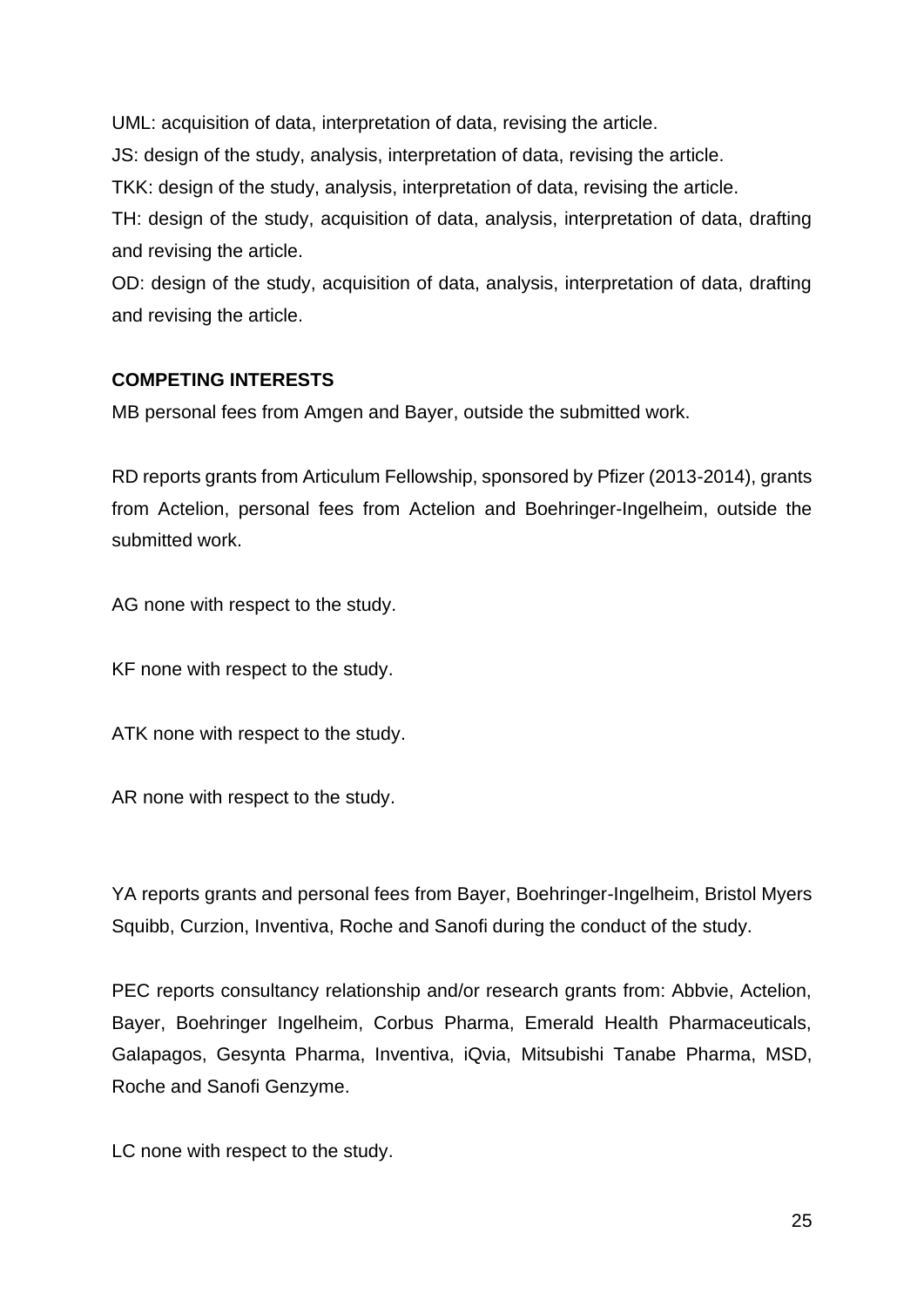CPD reports grants and personal fees from GSK, Mitsubishi Tanabe Pharma, Boehringer-Ingelheim, Servier, Arxx Therapeutics, Bayer, Inventiva, Galapagos, Horizon, Roche, CSL Behring, Sanofi during the conduct of the study.

RH reports personal lecture fees from Actelion Pharmaceuticals Sweden AB, Beohringer-Ingelheim Sweden AB, and Roche Sweden AB, and has been coinvestigator in clinical trials for United Therapeutics and Actelion Pharmaceuticals Sweden AB, and has been involved in research advisory boards for Actelion Pharmaceuticals Sweden AB and Boehringer-Ingelheim Sweden AB.

GS none with respect to the study.

OKB reports personal fees and/or congress support from Bayer, Boehringer Ingelheim, CSL Behring, Gilead, Inventiva, Medac, MSD, Novartis, Pfizer, Roche, Sandoz, outside the submitted work.

CB reports personal fees from Actelion, personal fees from Eli Lilly, grants from Gruppo Italiano Lotta alla Sclerodermia (GILS), grants from New Horizon Fellowship, grants from European Scleroderma Trials and Research (EUSTAR), grants from Foundation for Research in Rheumatology (FOREUM), grants from Fondazione Italiana per la Ricerca sull'Artrite (FIRA), outside the submitted work.

MMC reports grants and personal fees from Actelion, personal fees from Biogen, personal fees from Bayer, personal fees from Boehringer Ingelheim, personal fees from CSL Behring, personal fees from Eli-Lilly, outside the submitted work.

CM reports personal fees from Boehringer Ingelheim, Eli-Lilly, Mepha, MEDTalks Switzerland and congress support from Actelion and Roche, outside the submitted work.

AMG none with respect to the study.

UML none with respect to the study.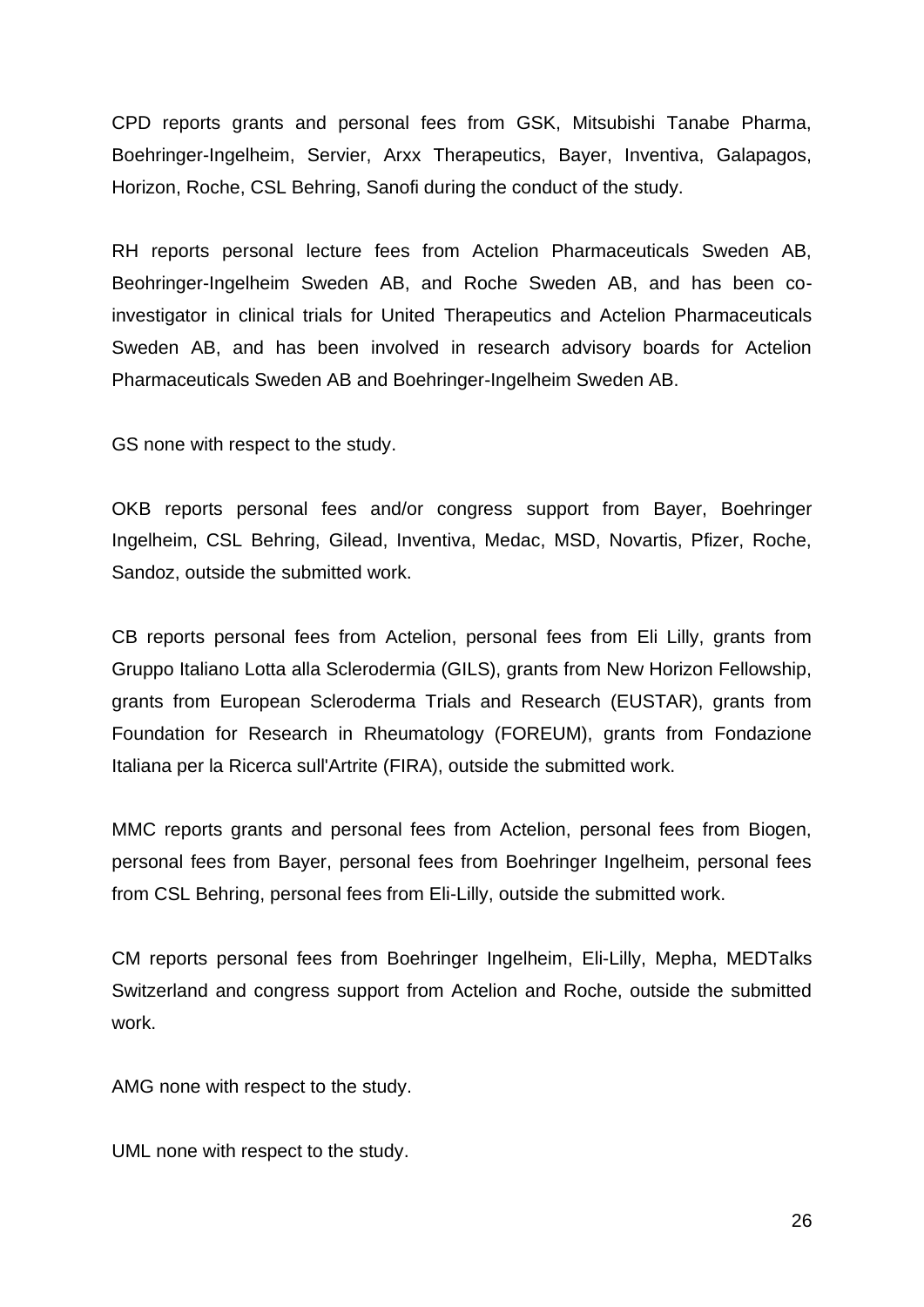JS none with respect to the study.

TKK none with respect to the study.

TH reports no conflicts of interest.

OD has/had consultancy relationship and/or has received research funding in the area of potential treatments of scleroderma and its complications from (last three years): Abbvie, Acceleron Pharma, Alexion, Amgen, AnaMar, Arxx Therapeutics, Baecon Discovery, Bayer, Boehringer Ingelheim, Catenion, Drug Development International Ltd, CSL Behring, ChemomAb, GSK, Horizon (Curzion) Pharmaceuticals, Inventiva, Italfarmaco, iQvia, Lilly, Medac, Medscape, Mitsubishi Tanabe Pharma, MSD, Novartis, Pfizer, Roche, Sanofi, Serodapharm, Target Bio Science and UCB In addition, he has a patent mir-29 for the treatment of systemic sclerosis issued (US8247389, EP2331143).

### **DATA AVAILABILITY STATEMENT**

Upon request, and subject to review by the steering committee, access can be granted to the anonymized raw data and the R code. De-identified data will be made available via secure data transfer. Data requests may be sent to the ScleroID steering committee, represented by Dr Oliver Distler, Department of Rheumatology, University Hospital Zurich, University of Zurich, Switzerland. E-mail oliver.distler@usz.ch.

#### **FUNDING**

The development and validation of the ScleroID was in part supported by a grant from EULAR.

### **PREVIOUSLY PRESENTED WORK**

Part of this work has previously been presented, as follows:

Presentations: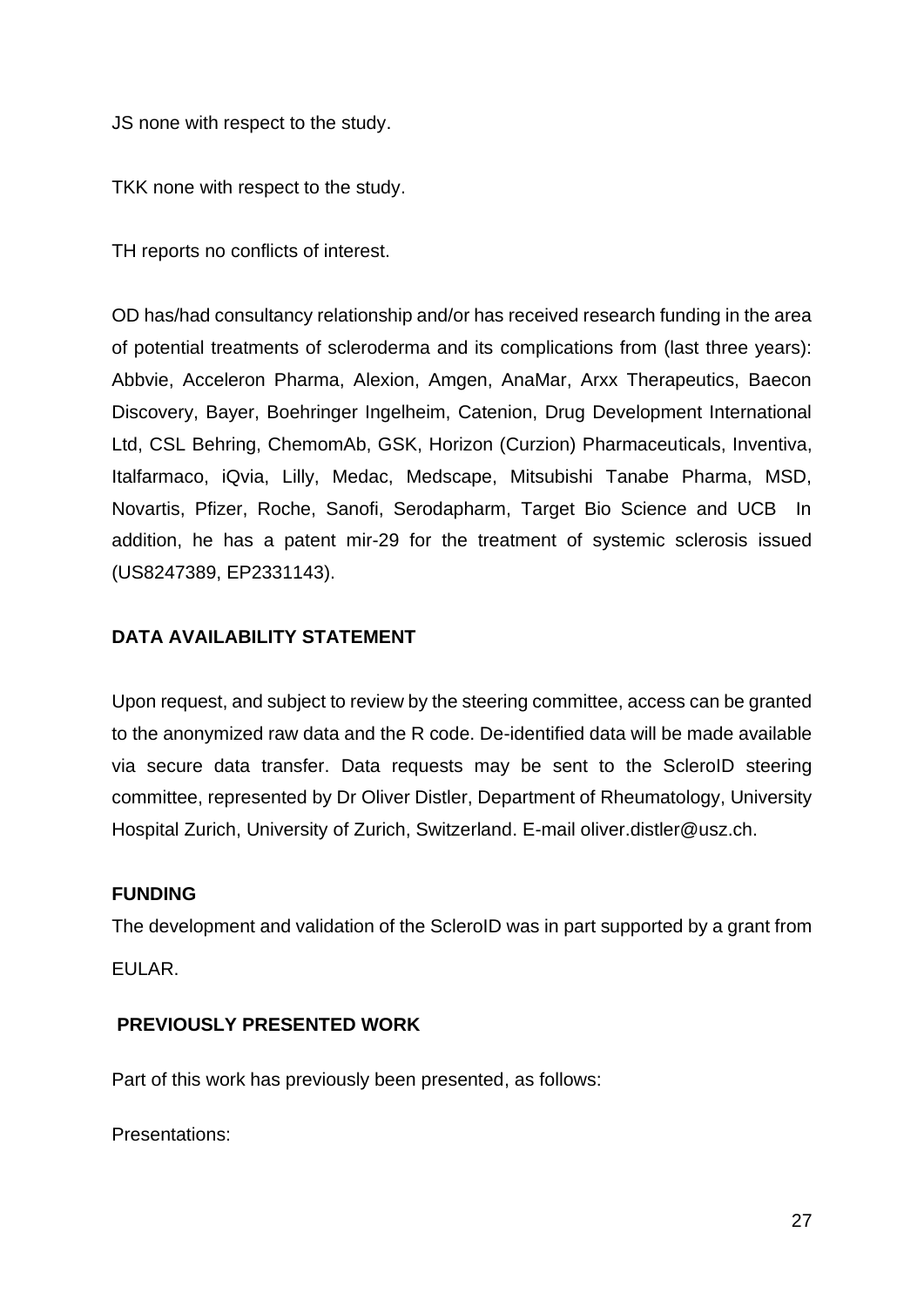• The EULAR Systemic Sclerosis Impact of Disease score – a new patientreported outcome measure under development, 4th Scleroderma World Congress, Patient Congress, Lisbon, Feb 18th – 20th, 2016

- Poster EULAR 2016
- Poster ACR 2016
- Abstract book EULAR 2017
- Poster ACR 2017
- Poster Patients' Congress SWC 02/2018 Bordeaux
- Abstract book EULAR 2018
	- Meetings:
		- Working group patients and PIs inkl. teleconference Rome, 06/2015
		- Task force meetings
	- EULAR 06/2016 London
	- ACR 11/2016 Washington
	- EULAR 06/2017 Madrid
	- EULAR 2020 Online E-Congress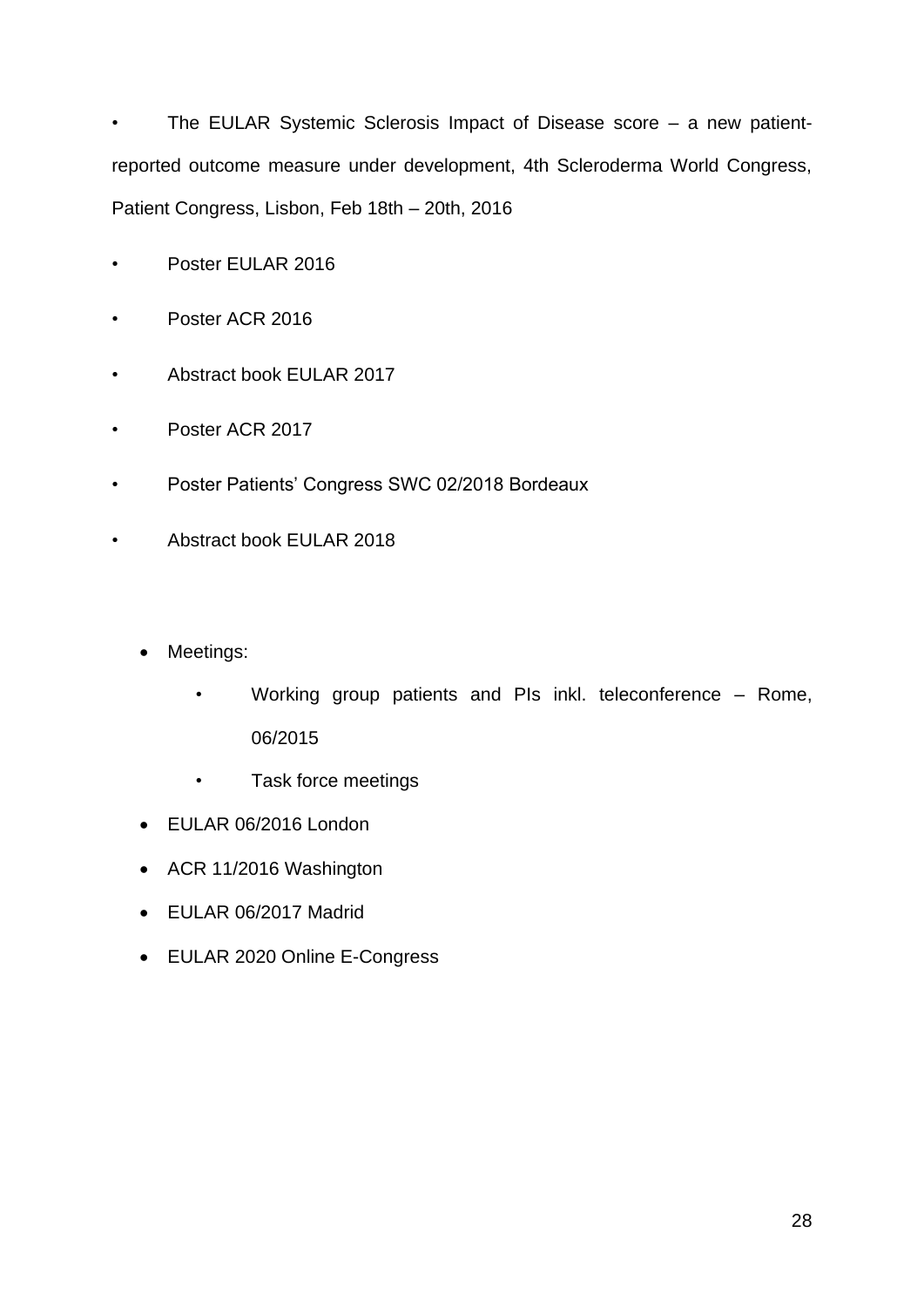## **REFERENCES**

1. Allanore Y, Simms R, Distler O, Trojanowska M, Pope J, Denton CP, et al. Systemic sclerosis. Nat Rev Dis Primers. 2015 Apr 23; 1:15002.

2. Varga J. Systemic sclerosis: an update. Bull NYU Hosp Jt Dis. 2008; 66(3):198- 202.

3. Elhai M, Meune C, Boubaya M, Avouac J, Hachulla E, Balbir-Gurman A, et al. Mapping and predicting mortality from systemic sclerosis. Ann Rheum Dis. 2017 Nov; 76(11):1897-1905.

4. Proudman SM, Huq M, Stevens W, Wilson ME, Sahhar J, Baron M, et al. What have multicentre registries across the world taught us about the disease features of systemic sclerosis? J Scleroderma Relat. 2017 Sep-Dec; 2(3):169-182.

5. Jaeger VK, Distler O, Maurer B, Czirjak L, Lorand V, Valentini G, et al. Functional disability and its predictors in systemic sclerosis: a study from the DeSScipher project within the EUSTAR group. Rheumatology (Oxford). 2018 Mar 1; 57(3):441-450.

6. Frantz C, Avouac J, Distler O, Amrouche F, Godard D, Kennedy AT, et al. Impaired quality of life in systemic sclerosis and patient perception of the disease: A large international survey. Semin Arthritis Rheum. 2016 Aug; 46(1):115-123.

7. Pauling JD, Caetano J, Campochiaro C, De Luca G, Gheorghiu AM, Lazzaroni MG, et al. Patient-reported outcome instruments in clinical trials of systemic sclerosis. J Scleroderma Relat. 2020 Jun; 5(2):90-102.

8. Revicki DA, Gnanasakthy A, Weinfurt K. Documenting the rationale and psychometric characteristics of patient reported outcomes for labeling and promotional claims: the PRO Evidence Dossier. Qual Life Res. 2007 May; 16(4):717-723.

9. Nelson EC, Eftimovska E, Lind C, Hager A, Wasson JH, Lindblad S. Patient reported outcome measures in practice. BMJ. 2015 Feb 10; 350:g7818.

10. Gossec L, Dougados M, Rincheval N, Balanescu A, Boumpas DT, Canadelo S, et al. Elaboration of the preliminary Rheumatoid Arthritis Impact of Disease (RAID) score: a EULAR initiative. Ann Rheum Dis. 2009 Nov; 68(11):1680-1685.

11. Gossec L, Paternotte S, Aanerud GJ, Balanescu A, Boumpas DT, Carmona L, et al. Finalisation and validation of the rheumatoid arthritis impact of disease score, a patient-derived composite measure of impact of rheumatoid arthritis: a EULAR initiative. Ann Rheum Dis. 2011 Jun; 70(6):935-942.

12. Gossec L, de Wit M, Kiltz U, Braun J, Kalyoncu U, Scrivo R, et al. A patientderived and patient-reported outcome measure for assessing psoriatic arthritis: elaboration and preliminary validation of the Psoriatic Arthritis Impact of Disease (PsAID) questionnaire, a 13-country EULAR initiative. Ann Rheum Dis. 2014 Jun; 73(6):1012-1019.

13. Dougados M, Brault Y, Logeart I, van der Heijde D, Gossec L, Kvien T. Defining cut-off values for disease activity states and improvement scores for patient-reported outcomes: the example of the Rheumatoid Arthritis Impact of Disease (RAID). Arthritis Res Ther. 2012 May 30; 14(3):R129.

14. Dougados M, Ripert M, Hilliquin P, Brocq O, Brault Y, Logeart I. Onset of action of etanercept in rheumatoid arthritis based on patient-reported outcomes. Clin Exp Rheumatol. 2012 Mar-Apr; 30(2):266-268.

15. Tugwell P, Boers M, D'Agostino MA, Beaton D, Boonen A, Bingham CO, 3rd, et al. Updating the OMERACT filter: implications of filter 2.0 to select outcome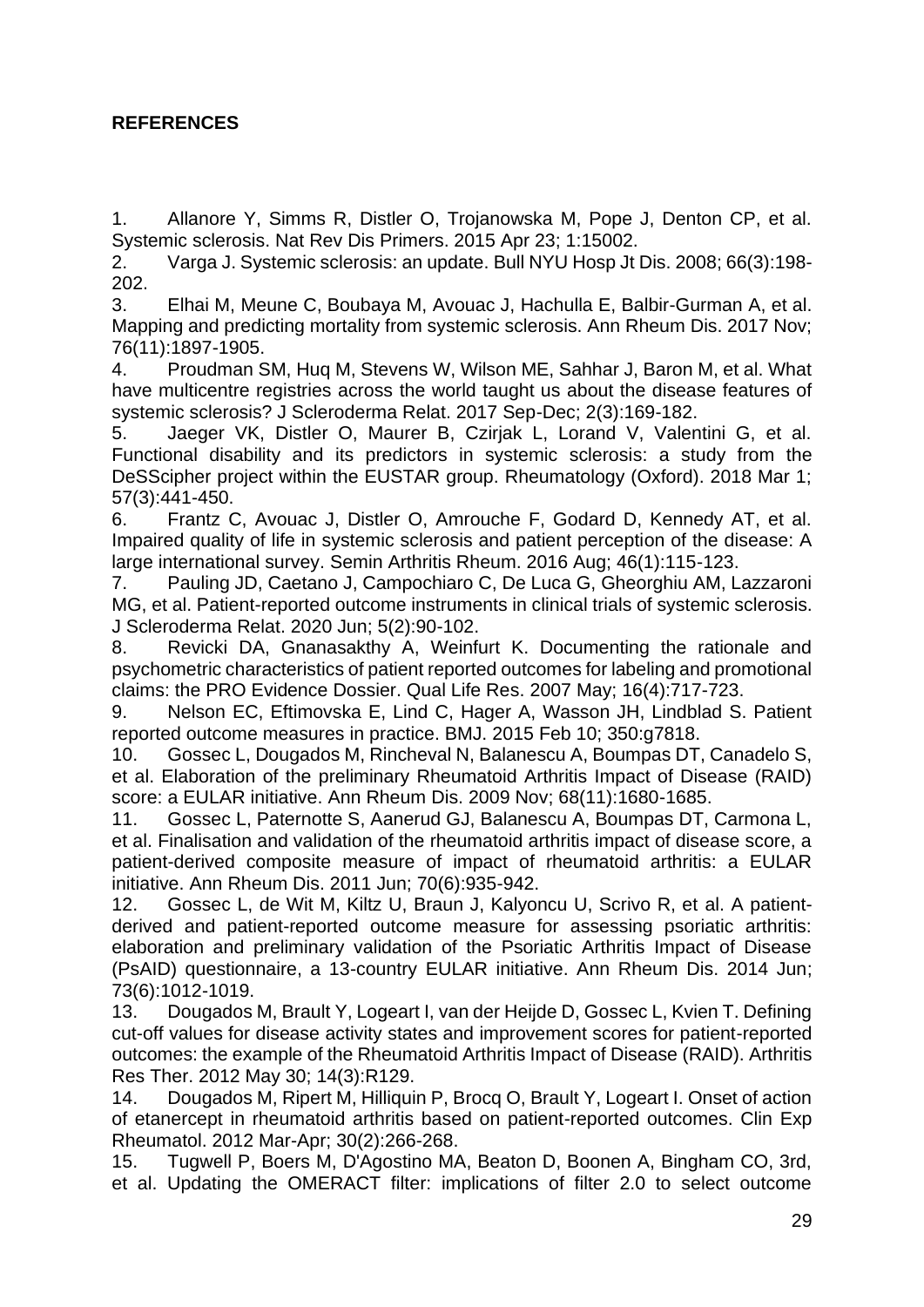instruments through assessment of "truth": content, face, and construct validity. J Rheumatol. 2014 May; 41(5):1000-1004.

16. Heiberg T, Baekelandt B, Kvien TK, Buanes T. Psychometric performance of the PAncreatic CAncer disease impact (PACADI) score. Pancreatology. 2019 Oct; 19(7):971-978.

17. Heiberg T, Nordby T, Kvien TK, Buanes T. Development and preliminary validation of the pancreatic cancer disease impact score. Support Care Cancer. 2013 Jun; 21(6):1677-1684.

18. van den Hoogen F, Khanna D, Fransen J, Johnson SR, Baron M, Tyndall A, et al. 2013 classification criteria for systemic sclerosis: an American college of rheumatology/European league against rheumatism collaborative initiative. Ann Rheum Dis. 2013 Nov; 72(11):1747-1755.

19. Walker UA, Tyndall A, Czirjak L, Denton C, Farge-Bancel D, Kowal-Bielecka O, et al. Clinical risk assessment of organ manifestations in systemic sclerosis: a report from the EULAR Scleroderma Trials And Research group database. Ann Rheum Dis. 2007 Jun; 66(6):754-763.

20. Allanore Y, Bozzi S, Terlinden A, Huscher D, Amand C, Soubrane C, et al. Health Assessment Questionnaire-Disability Index (HAQ-DI) use in modelling disease progression in diffuse cutaneous systemic sclerosis: an analysis from the EUSTAR database. Arthritis Res Ther. 2020 Oct 28; 22(1):257.

21. Poole JL, Williams CA, Bloch DA, Hollak B, Spitz P. Concurrent validity of the Health Assessment Questionnaire Disability Index in Scleroderma. Arthritis Care Res. 1995 Sep; 8(3):189-193.

22. Georges C, Chassany O, Mouthon L, Tiev K, Toledano C, Meyer O, et al. Validation of French version of the Scleroderma Health Assessment Questionnaire (SSc HAQ). Clin Rheumatol. 2005 Feb; 24(1):3-10.

23. Gualtierotti R, Ingegnoli F, Scalone L, Cortesi P, Bruschi E, Gerosa M, et al. Feasibility, acceptability and construct validity of EQ-5D in systemic sclerosis. Swiss Med Wkly. 2016; 146:w14394.

24. Danieli E, Airo P, Bettoni L, Cinquini M, Antonioli CM, Cavazzana I, et al. Health-related quality of life measured by the Short Form 36 (SF-36) in systemic sclerosis: correlations with indexes of disease activity and severity, disability, and depressive symptoms. Clin Rheumatol. 2005 Feb; 24(1):48-54.

25. Khanna D, Furst DE, Clements PJ, Park GS, Hays RD, Yoon J, et al. Responsiveness of the SF-36 and the Health Assessment Questionnaire Disability Index in a systemic sclerosis clinical trial. J Rheumatol. 2005 May; 32(5):832-840.

26. Weldring T, Smith SM. Patient-Reported Outcomes (PROs) and Patient-Reported Outcome Measures (PROMs). Health Serv Insights. 2013; 6:61-68.

27. Terwee CB, Bot SD, de Boer MR, van der Windt DA, Knol DL, Dekker J, et al. Quality criteria were proposed for measurement properties of health status questionnaires. J Clin Epidemiol. 2007 Jan; 60(1):34-42.

28. Dunn TJ, Baguley T, Brunsden V. From alpha to omega: a practical solution to the pervasive problem of internal consistency estimation. Br J Psychol. 2014 Aug; 105(3):399-412.

29. Sijtsma K. On the Use, the Misuse, and the Very Limited Usefulness of Cronbach's Alpha. Psychometrika. 2009 Mar; 74(1):107-120.

30. Ouimet JM, Pope JE, Gutmanis I, Koval J. Work disability in scleroderma is greater than in rheumatoid arthritis and is predicted by high HAQ scores. Open Rheumatol J. 2008; 2:44-52.